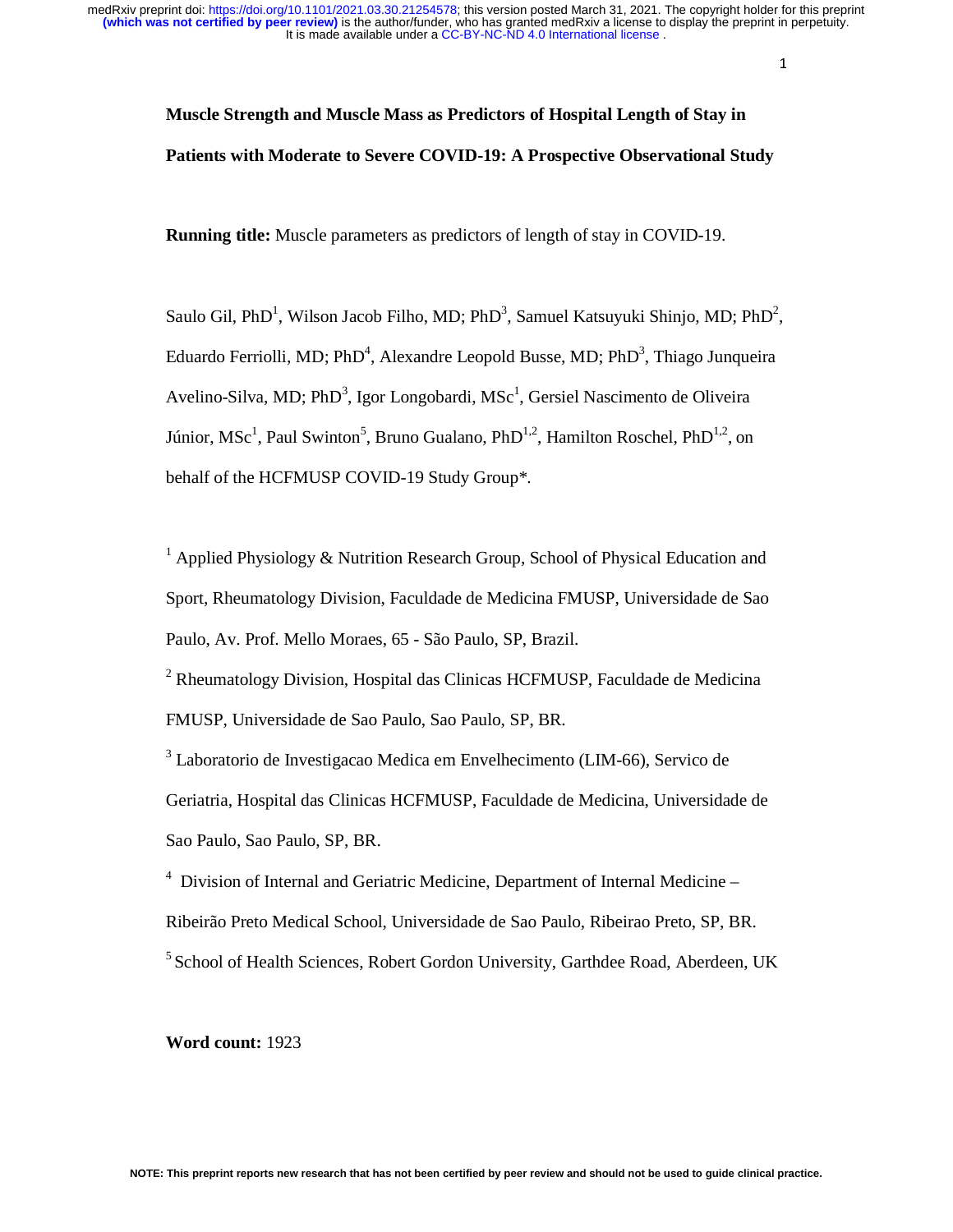"The authors have declared that no conflict of interest exists." *Corresponding author (to whom reprint requests should be addressed):*  Hamilton Roschel, PhD Applied Physiology & Nutrition Research Group; School of Physical Education and Sport; Laboratory of Assessment and Conditioning in Rheumatology; Faculdade de Medicina FMUSP, Universidade de Sao Paulo, Sao Paulo, SP, BR. Av. Dr. Arnaldo, 455 – Pacaembu - São Paulo, SP – Brasil Postal code: 01246-903 Phone: + 55 11 3061.8789 e-mail: hars@usp.br

**\*HCFMUSP COVID-19 Study Group:** Eloisa Bonfá; Edivaldo Utiyama; Aluisio Segurado; Beatriz Perondi; Anna Miethke Morais; Amanda Montal; Leila Letaif; Solange Fusco; Marjorie Fregonesi Rodrigues da Silva; Marcelo Rocha; Izabel Marcilio; Izabel Cristina Rios; Fabiane Yumi Ogihara Kawano; Maria Amélia de Jesus; Ésper Georges Kallas; Carolina Carmo; Clarice Tanaka; Heraldo Possolo de Souza; Julio F. M. Marchini; Carlos Carvalho; Juliana Carvalho Ferreira; Anna Sara Shafferman Levin; Maura Salaroli de Oliveira; Thaís Guimarães; Carolina dos Santos Lázari; Alberto José da Silva Duarte; Ester Sabino; Marcello Mihailenko Chaves Magri; Tarcisio E. P. Barros-Filho; Maria Cristina Peres Braido Francisco.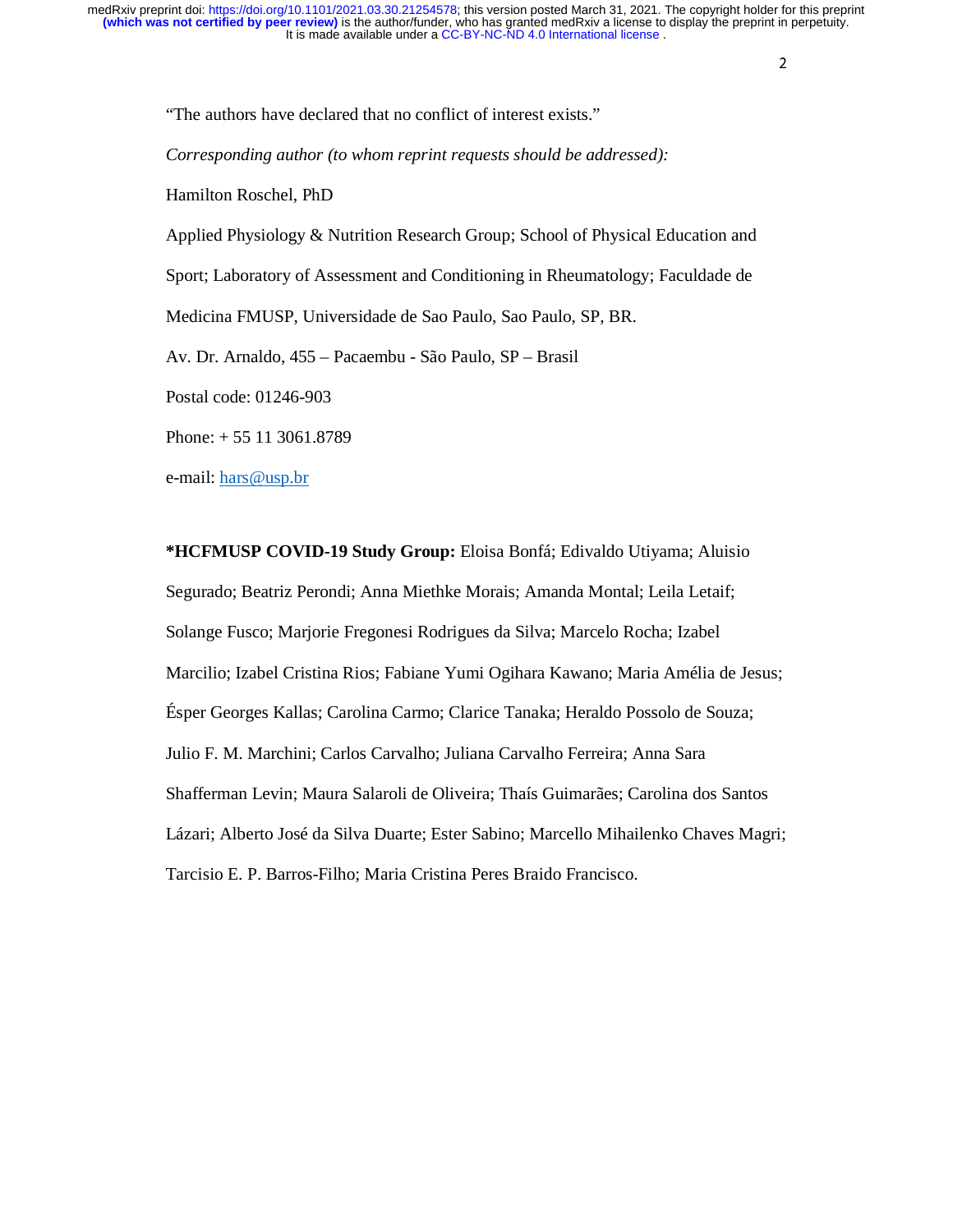## **Key points**

**Question**: Do muscle strength and muscle mass predict hospital length of stay (LOS) in patients with moderate to severe COVID-19 patients?

**Findings:** In this prospective observational study that included 186 hospitalized patients with moderate to severe COVID-19, we observed that LOS was shorter among patients in the highest tertile of strength (assessed by handgrip) *vs.* those in the mid/lowest tertiles (crude Hazard Ratio [HR]: 1.54, 95%CI: 1.12-2.12). In addition, LOS was longer among patients in the lowest tertile of muscle cross-sectional area (assessed by ultrasound imaging) *vs.* those in the mid/highest tertiles (HR: 0.69, 95%CI: 0.50 – 0.95).

**Meaning:** Muscle strength and mass assessed on hospital admission are predictors of LOS in patients with moderate to severe COVID-19, suggesting that muscle health may be protective in this disease.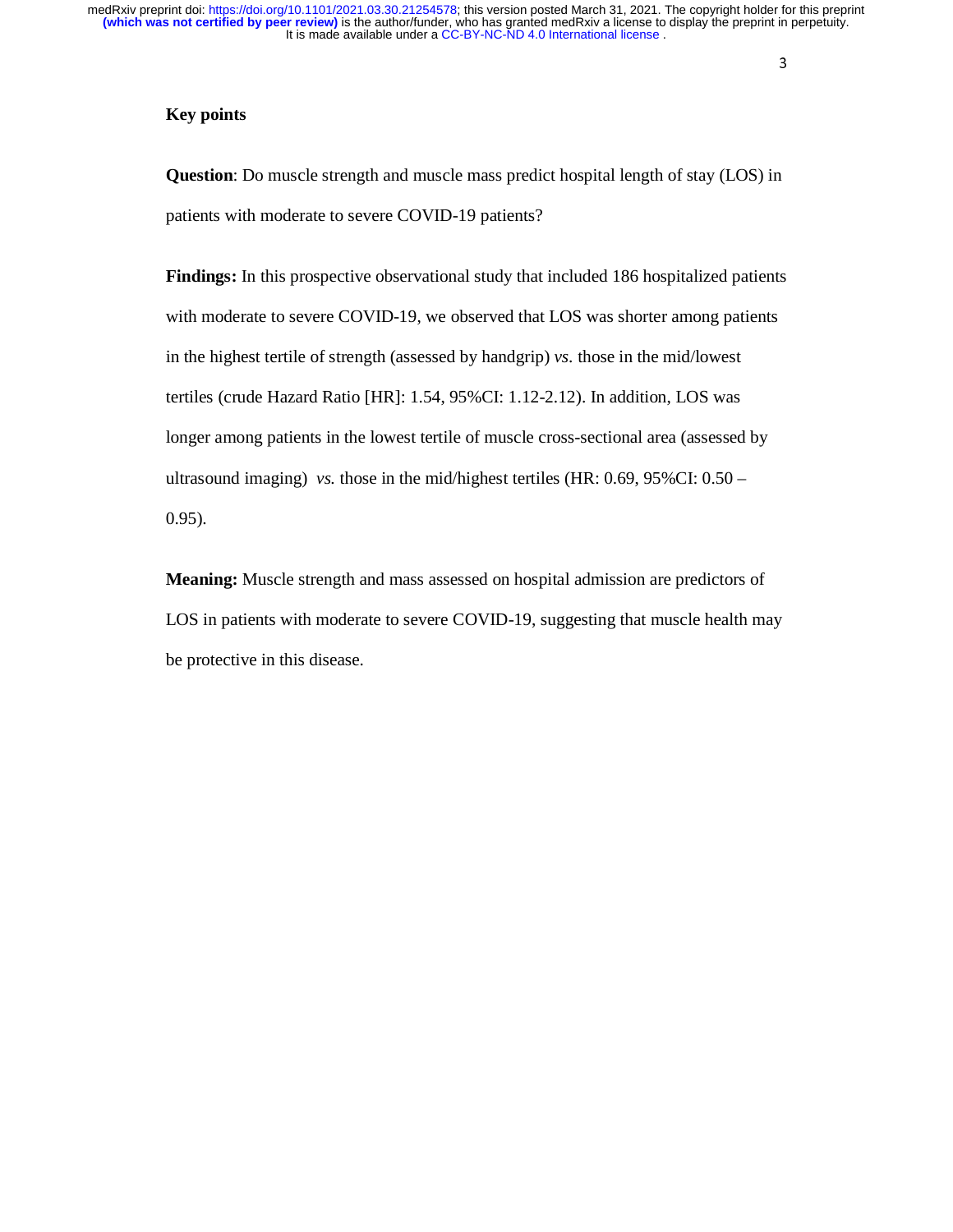#### **Abstract**

**Importance:** Strength and muscle mass are predictors of relevant clinical outcomes in critically ill patients, but in hospitalized patients with COVID-19 remains to be determined.

**Objective:** To investigate whether muscle strength or muscle mass are predictive of hospital length of stay (LOS) in patients with moderate to severe COVID-19.

**Design:** Prospective observational study.

**Setting:** Clinical Hospital of the School of Medicine of the University of Sao Paulo.

**Participants:** One hundred ninety-six patients were evaluated. Ten patients did not test positive for SARS-CoV-2 during hospitalization and were excluded from the analyses. The sample comprised patients of both sexes (50% male) with a mean age (SD) of 59 ( $\pm$ 15) years, body mass index of 29.5 ( $\pm$ 6.9) kg/m<sup>2</sup>. The prevalence of current smoking patients was 24.7%, and more prevalent coexisting conditions were hypertension (67.7%), obesity (40.9%), and type 2 diabetes (36.0%). Mean (SD) LOS was 8.6 days (7.7); 17.0% of the patients required intensive care; 3.8% used invasive mechanical ventilation; and 6.6% died during the hospitalization period.

**Main outcome**: The outcome was LOS, defined as time from hospital admission to medical discharge.

**Results:** The crude Hazard Ratio (HR) for LOS was greatest for handgrip strength comparing the strongest *vs.* other patients  $(1.54 \, [95\%CI: 1.12 - 2.12; p = 0.008]$ . Evidence of an association between increased handgrip strength and shorter hospital stay was also identified when handgrip strength was standardized according to the sexspecific mean and standard deviation  $(1.23 \, [95\%CI: 1.06 - 1.19; p = 0.008])$ . The magnitude of these associations remained consistent and statistically significant after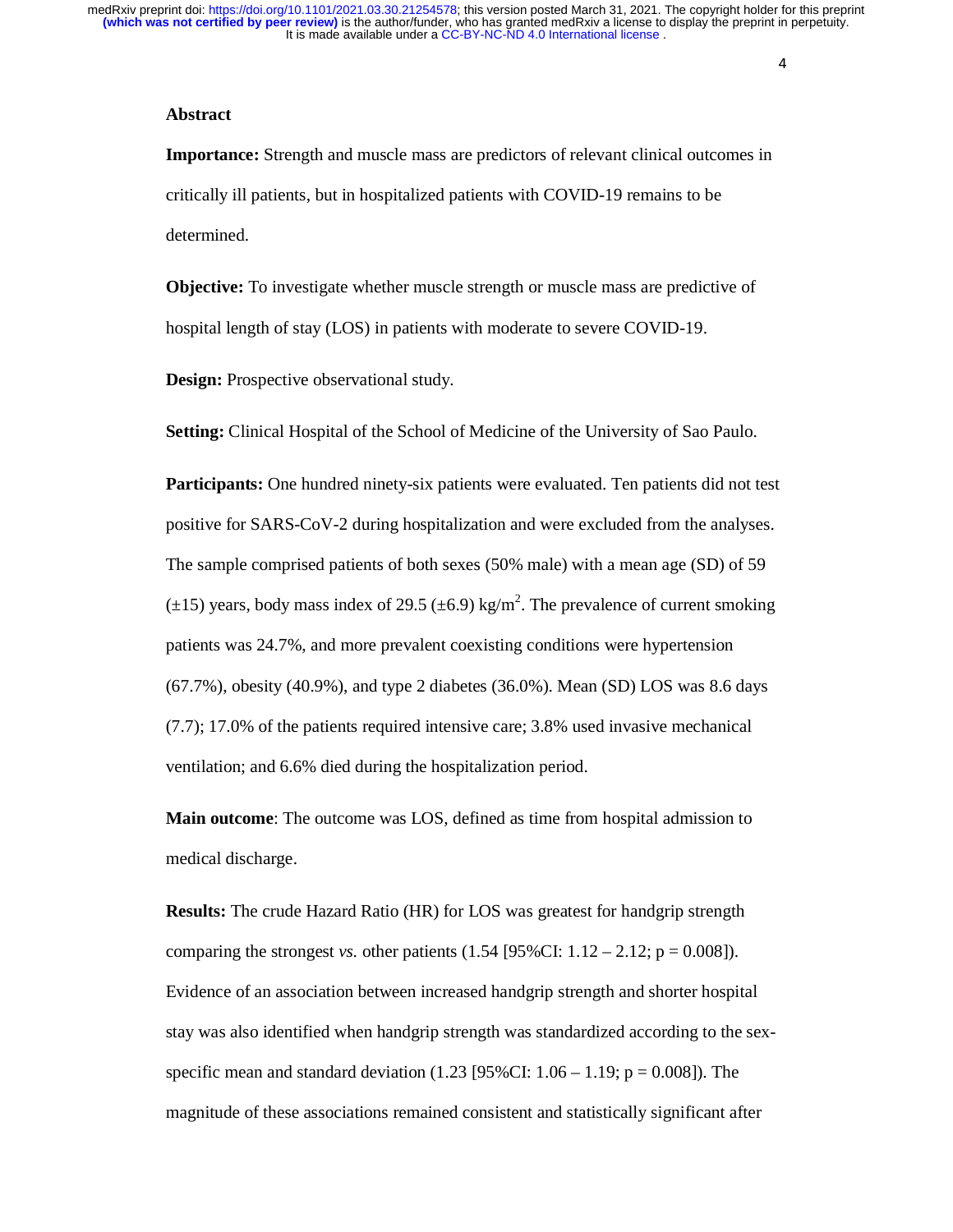> 5 5

adjusting for other covariates. Mean LOS was shorter for the strongest patients (7.5  $\pm$ 6.1 days) *vs.* others  $(9.2 \pm 8.4 \text{ days})$ . Evidence of associations were also present for vastus lateralis cross-sectional area. The crude HR identified shorter hospital stay for patients with greater sex-specific standardized values (1.17 [95%CI:  $1.01 - 1.36$ ; p = 0.037]); however, we found increased uncertainty in the estimate with the addition of other covariates  $(1.18 \, [95\%CI: 0.97 - 1.43; p = 0.092])$ . Evidence was also obtained associating longer hospital stays for patients with the lowest values for vastus lateralis cross-sectional area (0.69 [95%CI:  $0.50 - 0.95$ ; p = 0.025). Mean LOS for the patients with the lowest muscle cross-sectional area was longer  $(10.8 \pm 8.8 \text{ days})$  *vs.* others (7.7)  $\pm$  7.2 days).

**Conclusions and Relevance:** Muscle strength and mass assessed upon hospital admission are predictors of LOS in patients with moderate to severe COVID-19, which stresses the value of muscle health in prognosis of this disease.

**Funding:** The authors acknowledge the support by the Brazilian National Council for Scientific and Technological Development (CNPq - grant 301571/2017-1). H.R. and B.G. are supported by grants from the Conselho Nacional de Pesquisa e Desenvolvimento (CNPq 428242/2018-9; 301571/2017-1; 301914/2017-6). B.G. is also supported by a grant from the Sao Paulo Research Foundation (FAPESP 2017/13552- 2).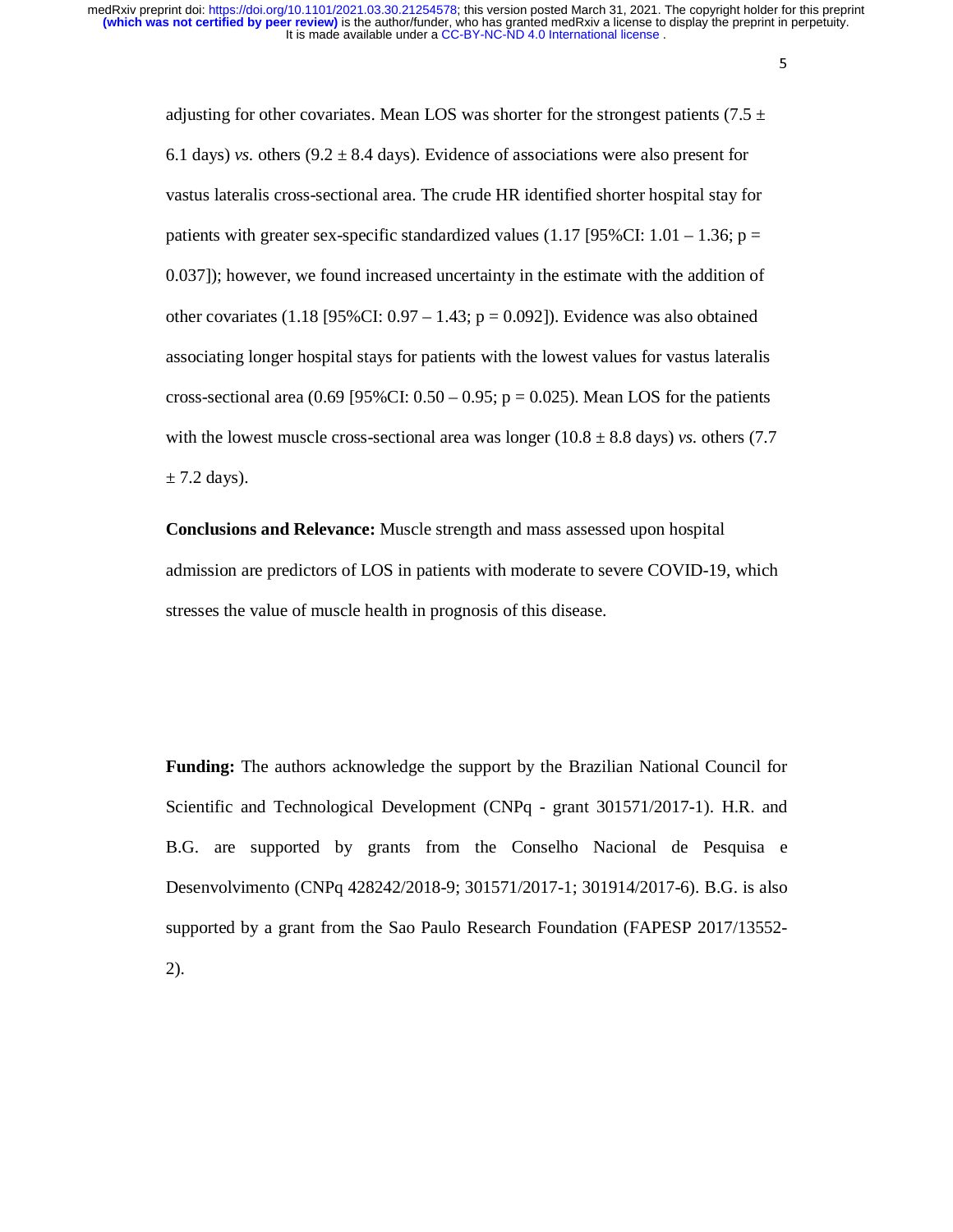# **Introduction**

Aging and chronic conditions such as type 2 diabetes increase the risk of developing severe forms of COVID-19. Nevertheless, apparently healthier, younger individuals may also require hospitalization and develop poor outcomes  $1-3$ . This suggests that there might be undiscovered clinical features associated with COVID-19 prognosis, with muscular parameters being potential candidates.

Skeletal muscle constitutes ~40% of total body mass and plays a pivotal role in different physiological process such as immune response, regulation of glucose levels, protein synthesis, and basal metabolic rate <sup>4-6</sup>. Handgrip strength and muscle mass have been shown previously to be predictive of clinical outcomes, such as hospital length of stay (LOS) and mortality, in distinct populations  $7-10$ . The prognostic value of skeletal muscle parameters among hospitalized patients with COVID-19 remains to be determined. Herein, we investigated whether muscle strength and muscle mass assessed at hospital admission are predictive of LOS in patients with moderate to severe COVID-19

#### **Methods**

#### *Study design*

This is a prospective observational study conducted between March 2020 and October 2020 in the Clinical Hospital of the School of Medicine of the University of Sao Paulo in Brazil (HCFMUSP) the largest quaternary referral teaching hospital in Latin America. This study was approved by the local Ethics Committee (Ethics Committee Approval Number (31303720.7.0000.0068). All patients provided written informed consent before entering the study. This manuscript was reported according to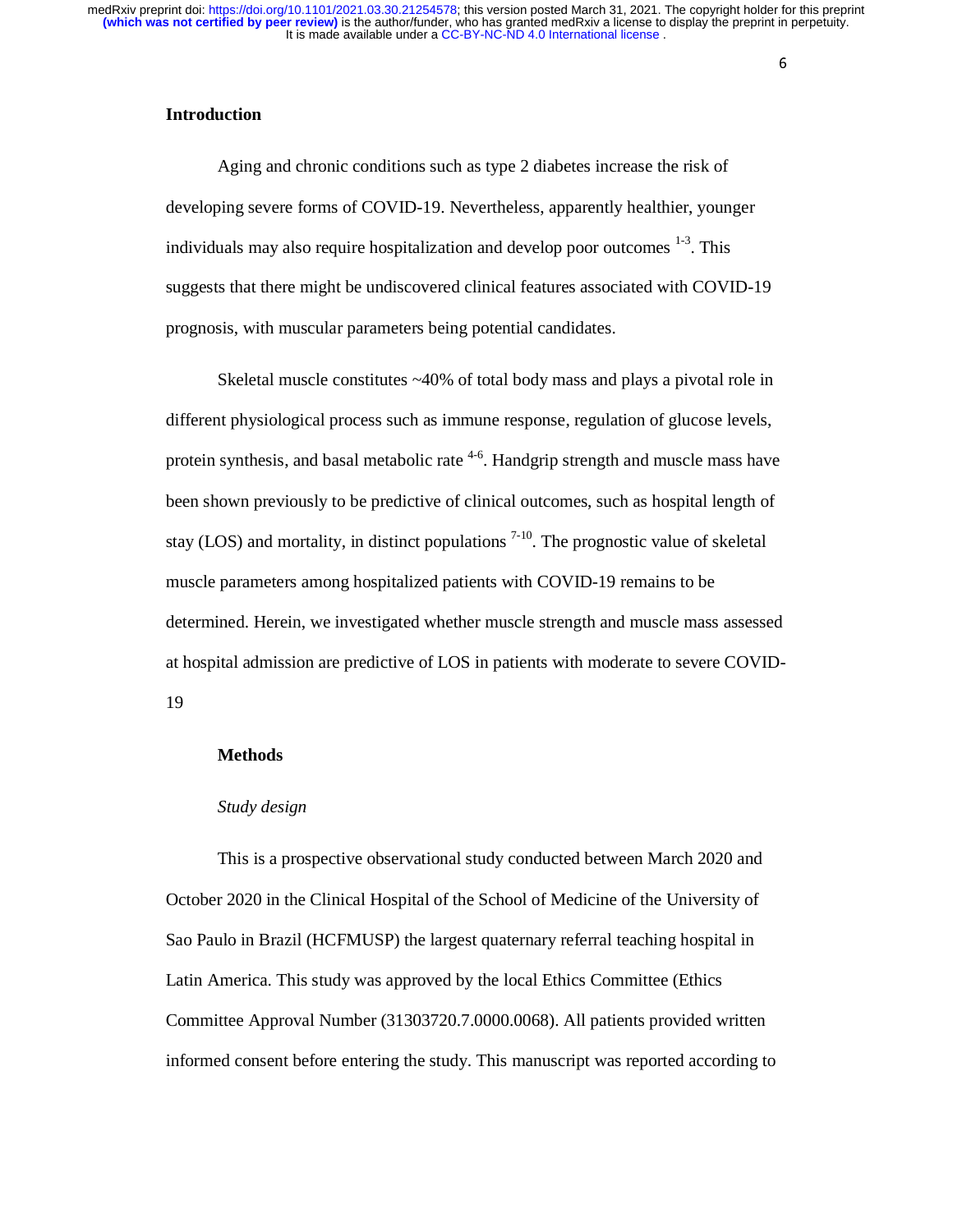7

the Strengthening the Reporting of Observational Studies in Epidemiology (STROBE) Statement.

## *Participants*

 The inclusion criteria were: 1) aged 18 or older; 2) diagnosis of COVID-19 by PCR for SARS-CoV-2 from nasopharyngeal swabs or computed tomography scan findings (bilateral multifocal ground-glass opacities  $\geq$  50%) compatible with the disease; 3) diagnosis of flu syndrome with hospitalization criteria on hospital admission, presenting respiratory rate  $\geq$  24 breaths per minute, saturation < 93% on room air or risk factors for complications, such as heart disease, diabetes mellitus, systemic arterial hypertension, neoplasms, immunosuppression, pulmonary tuberculosis, and obesity, followed by COVID-19 confirmation. Exclusion criteria were: 1) cancer in the past 5 years; 2) delirium; 3) cognitive deficit that precluded the patient from reading and signing the informed consent form; 4) prior diagnosis of muscle degenerative disease (e.g., myopathies, amyotrophic lateral sclerosis, stroke); 5) patients already admitted under invasive mechanical ventilation. Patients who met these criteria were considered to have moderate to severe COVID-19.

#### *Data collection*

All patients were evaluated in the point-of-care within less than 48 hours upon hospital admission for handgrip strength and vastus lateralis cross-sectional area, by means of ultrasound imaging, and were followed until medical discharge.

Handgrip strength assessments were performed with the patient seated holding the dynamometer (TKK 5101; Takei, Tokyo, Japan) with the dominant hand and elbow positioned at a 90° angle. Three maximum attempts of 5 seconds with 1 minute of the interval between attempts were performed and the best result was used for analysis.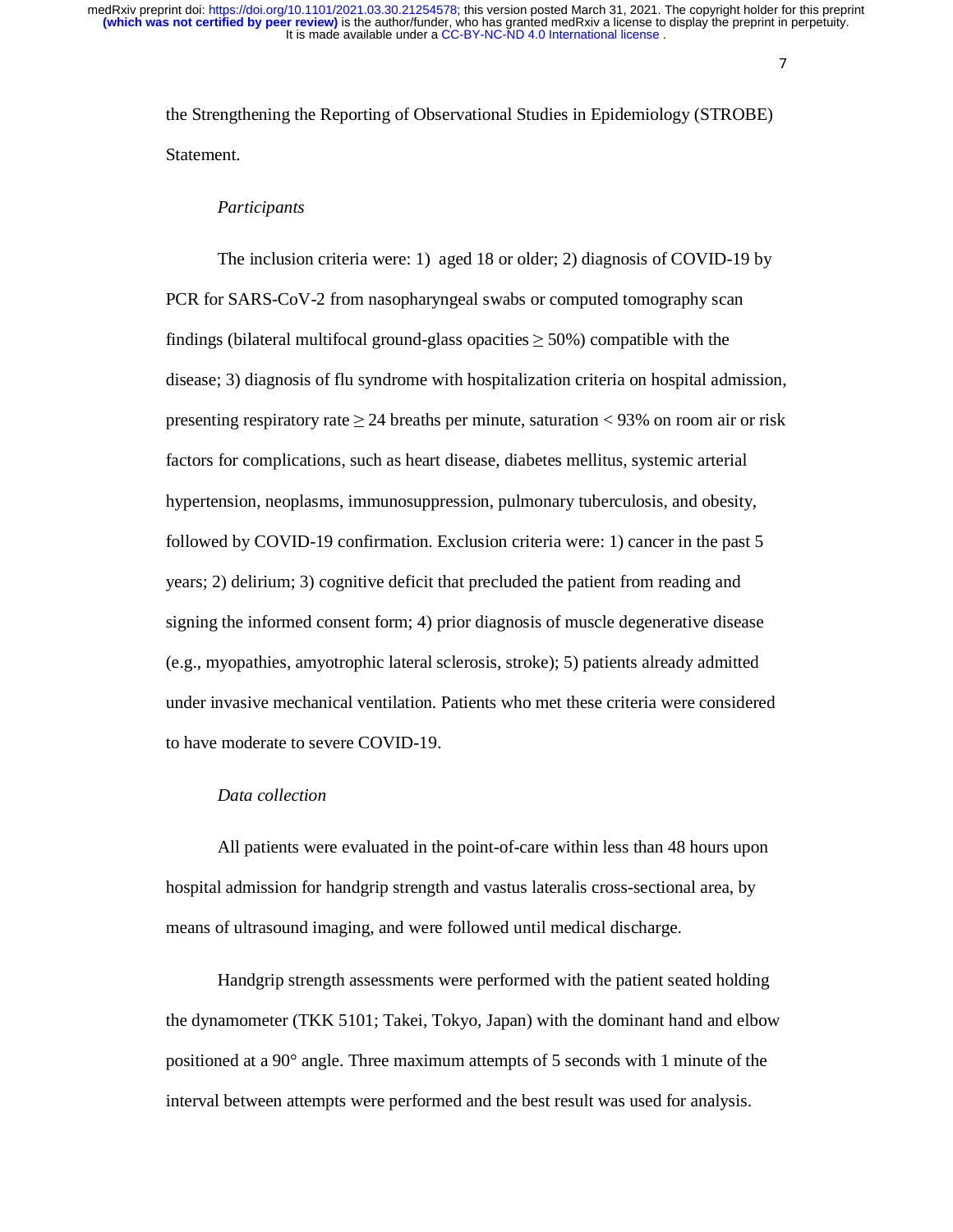> 8 8

Vastus lateralis cross-sectional area was assessed by a B-mode ultrasound with a 7.5- MHz linear-array probe (SonoAce R3, Samsung-Medison, Gangwon-do, South Korea) as previously described  $<sup>11</sup>$ . Cross-sectional area analyses were performed in a blinded</sup> fashion by a single investigator using ImageJ (NIH, USA). Demographic, clinical, and biochemical data of the patients were obtained through medical records.

## *Outcome and stratification of patients*

Our primary outcome was LOS, defined as time (days) from hospital admission to medical discharge. Patients who died during the hospitalization period were rightcensored in the LOS analysis. To examine whether muscle strength or mass were predictive of LOS, we ranked patients according to handgrip strength and vastus lateralis cross-sectional area into sex-specific tertiles. Then, we compared the highest tertile (High) *vs.* the combined mid and lowest tertiles (High *vs.* Other), and the lowest tertile (Low) *vs.* the combined mid and highest tertiles (Low *vs.* Other)

## *Sample size and statistical analyses*

An a-priori sample size estimate was made to achieve small optimism in the predictor effect estimates as defined by a global shrinkage factor of  $0.9<sup>12</sup>$ . The expected shrinkage is conditioned on the sample size (n), the total number of predictors (p) and a generalization of the proportion of variance explained for multivariable models with time-to-event outcomes  $(R_{CS\_app}^2)^{-12}$ . For the present study p was set to 6 and  $R_{CS\_app}^2$  to 0.5 based on findings from previous research  $^{7,13,14}$  and therein, indicating a required sample size of  $n = 184$ . Guided by this estimate, a total of 196 patients were evaluated during their hospital stay.

The outcome (LOS) was analyzed with multivariable Cox proportional baseline hazard models and adjusted for sex (male or female), age group (18-35, 36-55 or  $\geq$  56),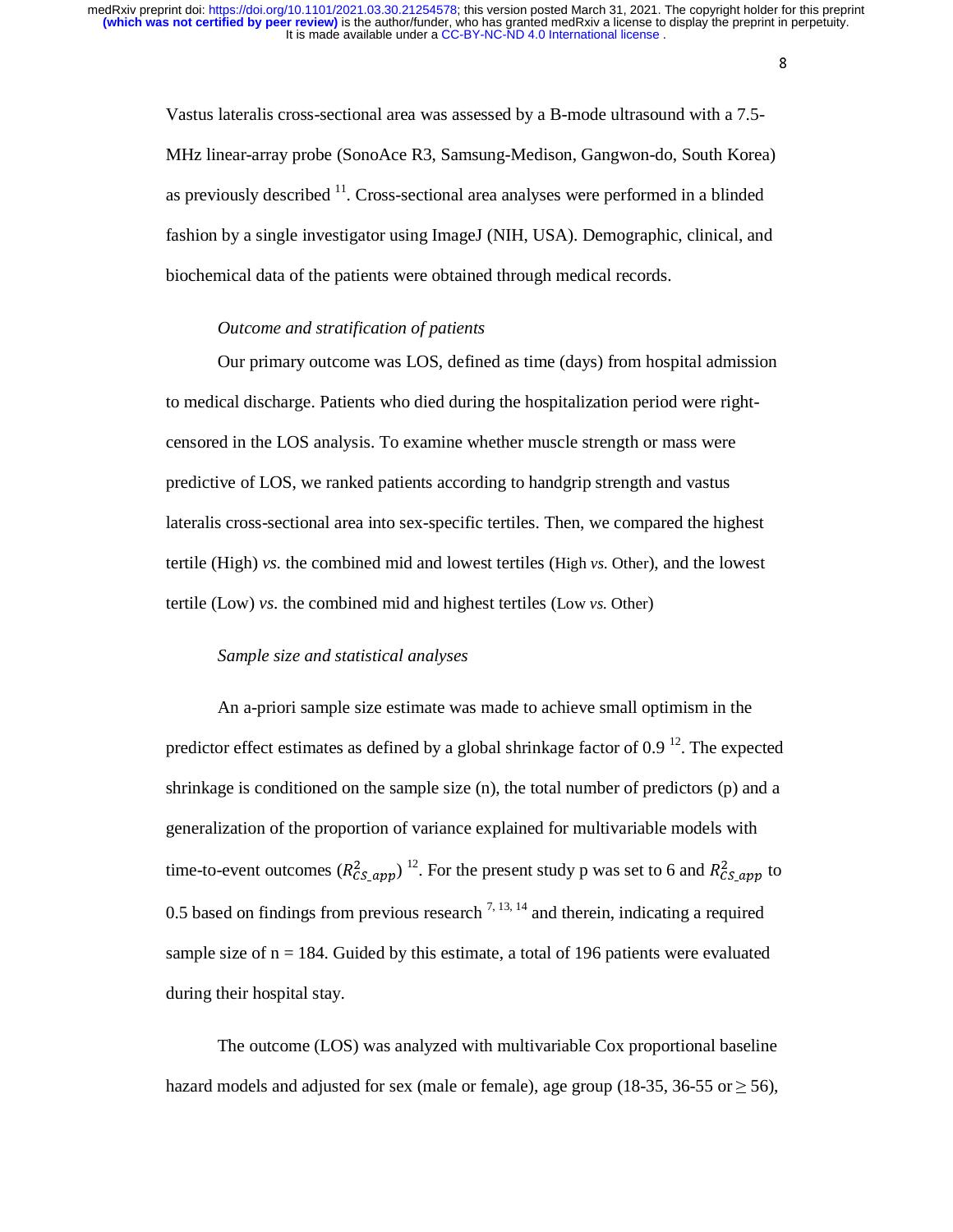> 9 9

obesity (BMI<30 or BMI≥30), oxygen support at admission (0-4L, 5-9L,  $\geq$ 10L) and Type 2 diabetes (yes or no). Both crude and adjusted hazard ratios (HRs) were estimated for handgrip strength and vastus lateralis cross-sectional area. Each predictor was assessed as both a discrete and continuous predictor. Discrete models were conducted by calculating sex-specific tertiles and then focusing on either the largest tertile (High *vs.* Other) or the smallest tertile (Low *vs.* Other). Continuous models were conducted by standardizing predictor values relative to the sex-specific mean and standard deviation. HRs were accompanied with corresponding 95% confidence intervals (95%IC), with all analyses performed in the statistical environment R (version 3.5.3; R Core Team 2020) with the survival  $^{15}$  and survminer  $^{16}$  packages.

## **Results**

## *Patients*

One hundred ninety-six patients were evaluated. Ten patients did not test positive for SARS-CoV-2 during the hospitalization period and were excluded from the analyses. Table 1 shows the demographic, biochemical, and clinical characteristics of the patients. Overall, 86% (160 of 186) had a positive PCR test for SARS-CoV-2 at the enrollment, and 42% had computed tomography scan findings suggestive (i.e., pulmonary commitment  $\geq 50\%$ ) for COVID-19. All the remaining patients (26 of 186) had the diagnosis confirmed by serology assay to detect IgG against SARS-CoV-2 at some point during the hospital day. The sample comprised patients of both sexes (50% male) with a mean (SD) age of 59 years ( $\pm$ 15), body mass index of 29.5 kg/m<sup>2</sup> ( $\pm$ 6.9). The prevalence of current smoking patients was 24.7%, and more prevalent coexisting conditions were hypertension (67.7%), obesity (40.9%), and type 2 diabetes (36.0%).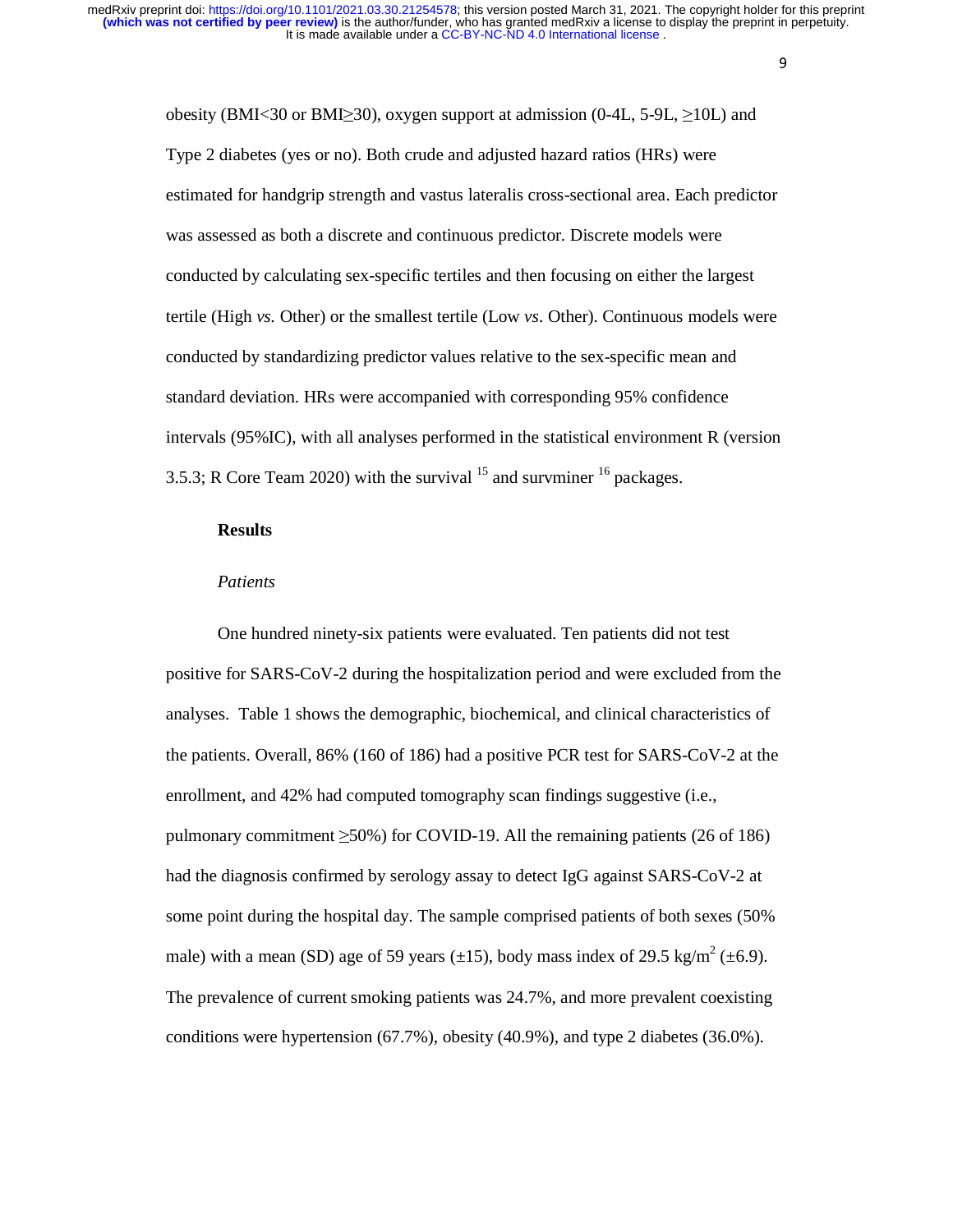10

The signs and symptoms more commonly observed at admission were dyspnea (81.2%), cough (64.4%), fever (57.5%), myalgia (26.9%), fatigue (25.3%), headache (22.0%), anosmia (19.9%), diarrhea (17.7%), dysgeusia (17.2%), nausea (11.3%), abdomen pain (10.2%), chest pain (10.2%), vomiting (9.7%), runny nose (9.1%), earache  $(4.3\%)$ , and dizziness  $(1.1\%)$ . Mean  $(SD)$  LOS was 8.6 days  $(7.7)$ ; 17.0% of the patients required intensive care; 3.8% used invasive mechanical ventilation; and 6.6% died during the hospitalization period.

#### *Primary Outcome*

The crude HR for time from hospital admission to discharge was greatest for handgrip strength comparing the strongest *vs*. other patients  $(1.54 \, [95\% CI: 1.12 - 2.12;$  $p = 0.008$ ]). Evidence of an association between increased handgrip strength and shorter hospital stay was also identified when handgrip strength was standardized according to the sex-specific mean and standard deviation  $(1.23 \, [95\% CI: 1.06 - 1.19; p = 0.008)$ . The magnitude of these associations remained consistent and statistically significant after adjusting for other covariates (Table 2). Mean LOS was shorter for the strongest patients  $(7.5 \pm 6.1$  days) *vs.* others  $(9.2 \pm 8.4$  days).

Evidence of associations were also present for vastus lateralis cross-sectional area. The crude HR identified shorter hospital stay for patients with greater sex-specific standardized values (1.17 [95%CI:  $1.01 - 1.36$ ; p = 0.037); however, we found increased uncertainty in the estimate with the addition of other covariates (1.18 [95%CI:  $0.97 - 1.43$ ;  $p = 0.092$ ). Evidence was also obtained associating longer hospital stays for patients with the lowest values for vastus lateralis cross-sectional area (0.69 [95%CI:  $0.50 - 0.95$ ;  $p = 0.025$ ). Mean LOS for the patients with the lowest muscle crosssectional area was longer ( $10.8 \pm 8.8$  days) *vs.* others ( $7.7 \pm 7.2$  days).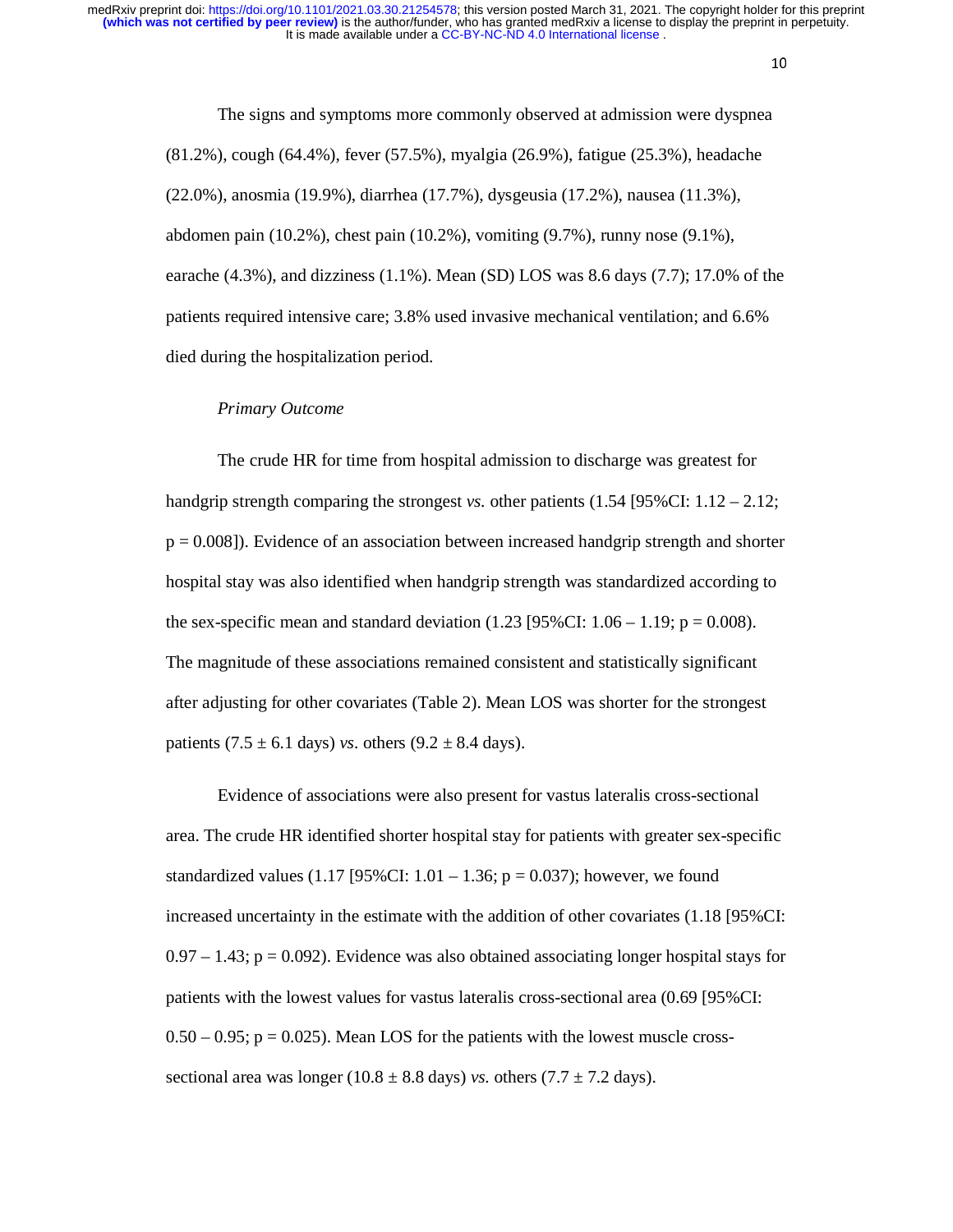#### **Discussion**

In this prospective observational study, we found muscle strength (as assessed by handgrip) and muscle mass (as assessed by vastus lateralis cross-sectional area) are predictive of LOS in hospitalized patients with moderate to severe COVID-19. To the best of our knowledge, this is the first study to demonstrate the prognostic value of these skeletal muscle parameters in this disease.

A recent study demonstrated that the Clinical Frailty Score (CFS) independently predicted time to medical discharge and mortality in COVID-19 patients  $^{13}$ . Despite the value of these findings, it is noteworthy that the CFS is a judgement-based frailty tool that relies highly on experience and training for proper categorization of the patients. Moreover, CFS is ultimately an indirect measure of functional status and is mainly used in geriatric patients. These are factors that might limit the reliability of CFS in real-life clinical scenarios. Conversely, handgrip strength is a simple, direct, easy handling, lowcost measurement commonly utilized in the clinical setting as an indicator of the general health status in individuals across a wide age range. Indeed, handgrip strength assessed at hospital admission have been shown to be a predictive measure of LOS and mortality in distinct populations  $7-10$ . Our findings extend this knowledge to patients admitted into the hospital with acute COVID-19 symptoms, by showing that stronger patients had lower LOS than their weaker counterparts.

Muscle mass is also considered as an indicator of general health status  $17, 18$ . Previous studies have suggested that low muscle mass (assessed by mid-arm circumference, calf circumference, and estimated by anthropometric equations) may predict mortality among elderly  $17, 18$ . In the current study, we directly assessed, in the point-of-care, vastus lateralis cross-sectional area using ultrasonography among patients with COVID-19. Our findings suggest that low muscle mass could contribute to higher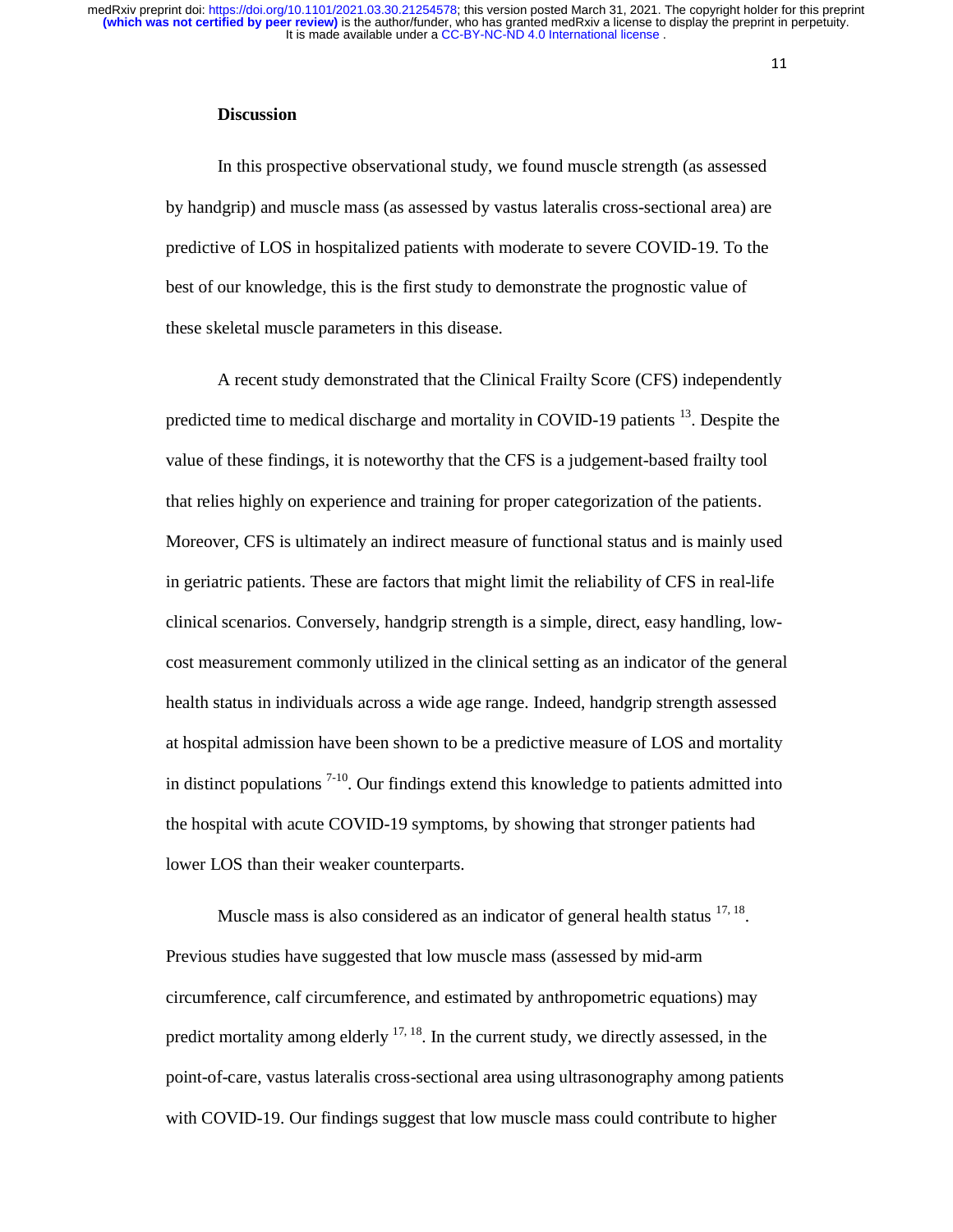12

LOS among COVID-19 patients During a critical illness, net breakdown of muscle protein is stimulated to provide abundant amino acids to meet these increased demands of tissues such as immune cells and liver  $19$ . In this context, patients with limited muscle mass reserves would presumably be more vulnerable to stress factors, such as severe burn injuries and cancer  $20, 21$ . The present findings suggest that this could be the case of COVID-19.

Muscle mass plays a key role in recovery from critical illness, whereas muscle strength and function are key to the recovery process  $^{22}$ . If there is a preexisting deficiency of muscle mass before the onset of an acute illness, one may speculate that the expected loss of muscle mass and function associated with hospitalization may push the patient over a threshold that makes recovery of normal function unlikely to ever occur<sup>22</sup>. The impact of this physiopathological mechanism on long-term effects of COVID-19 (long COVID) remains to be explored.

## *Limitations*

First, the longitudinal design of this study does not allow causative conclusions. Second, although this study was adequately powered to detect changes in the selected outcomes, this was still a small cohort composed by patients with heterogeneous clinical features, medication regimen and disease manifestations, possibly subject to unmeasured confounders. While the Cox proportional hazards models were controlled for several potentially confound variables, direct sub-group comparisons were not possible due to sample size constraints. Third, our results are confined to patients with moderate to severe COVID-19 and should be read with care regarding other clinical settings. Finally, the minimal clinically important difference in LOS among patient with COVID-19 is yet unknown, which limits the ability to make clinical inferences about the present findings.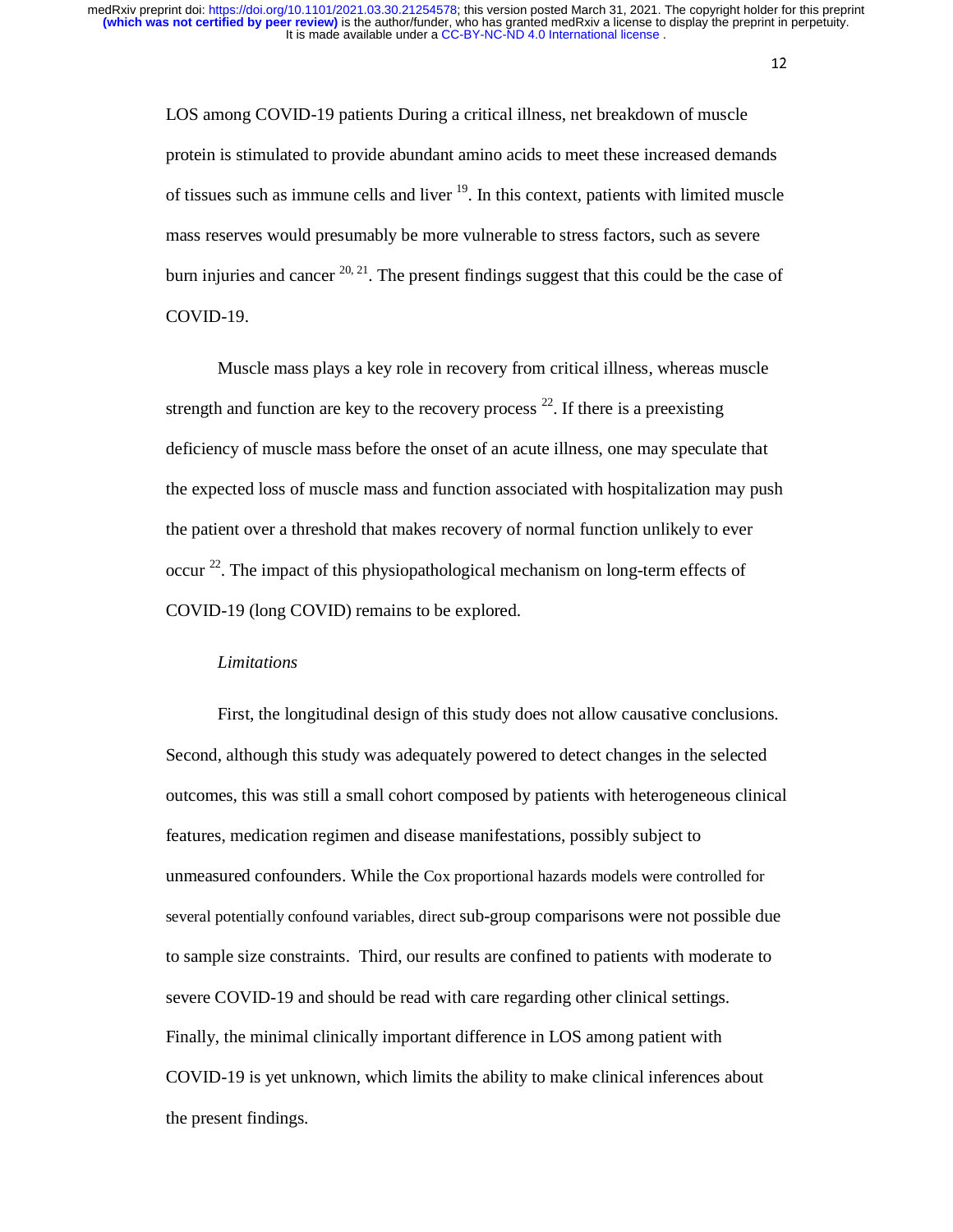# *Conclusions*

Muscle strength and mass assessed on hospital admission are predictors of LOS in patients with COVID-19. While it is unknown whether these muscular parameters add to the prognostic value provided by the more established and accepted predictors that already have been identified  $^{23}$ , the present data suggest that muscle health may benefit patients with moderate to severe COVID-19. The evidence provided by this study paves the way for randomized controlled trials to test the utility of preventive or in-hospital interventions in shortening LOS among these patients through improving muscle mass and/or function.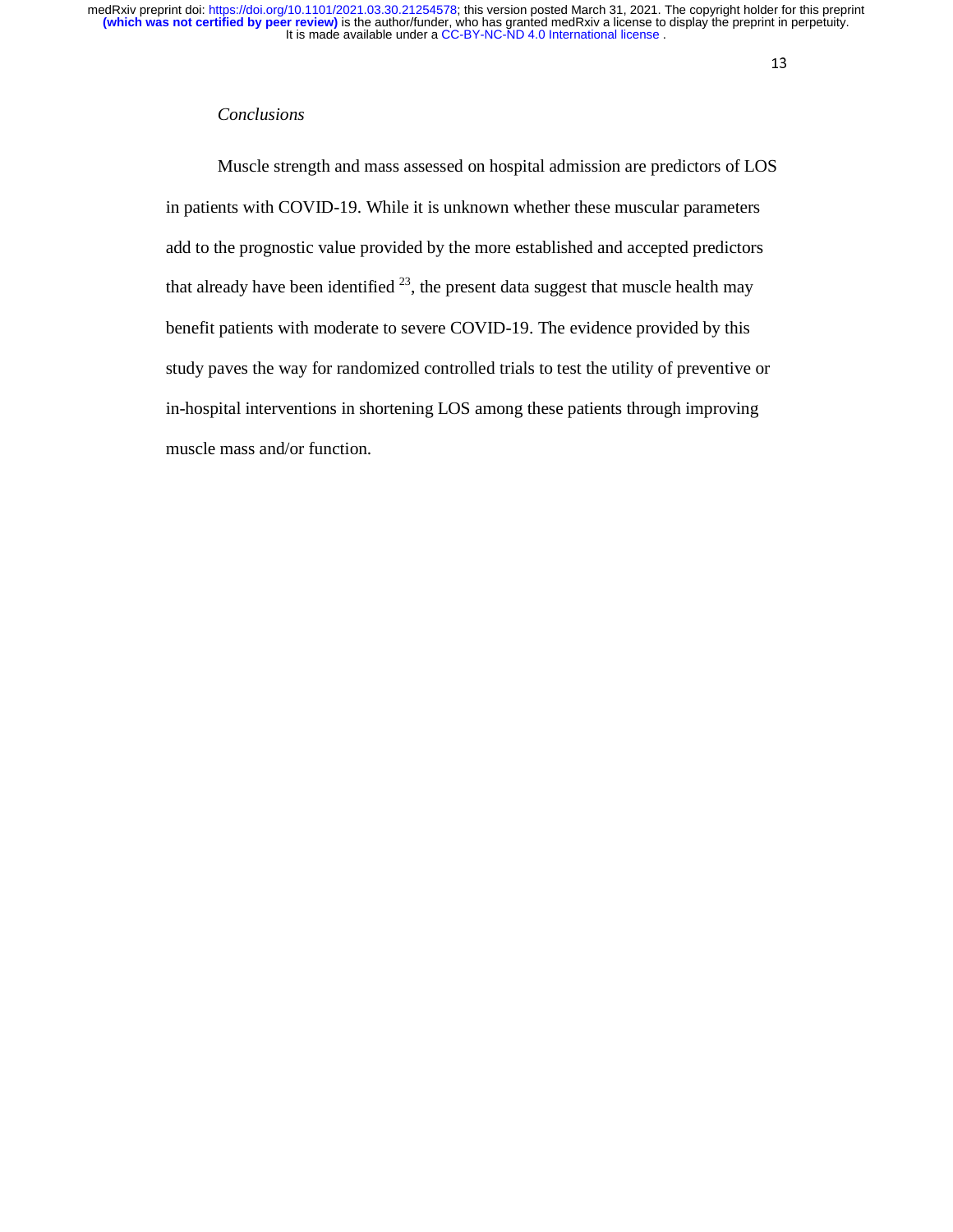# **Acknowledgements:**

The authors are thankful to the task force of HCFMUSP COVID-19 Study Group:

Rosemeire Keiko, Danielle Pedroni de Moraes, Renato Madrid Baldassare, Antônio

José Pereira, Elizabeth de Faria, Gisele Pereira, Lucila Pedroso da Cruz, Marcelo,

Cristiano de Azevedo Ramos, Vilson Cobello Junior.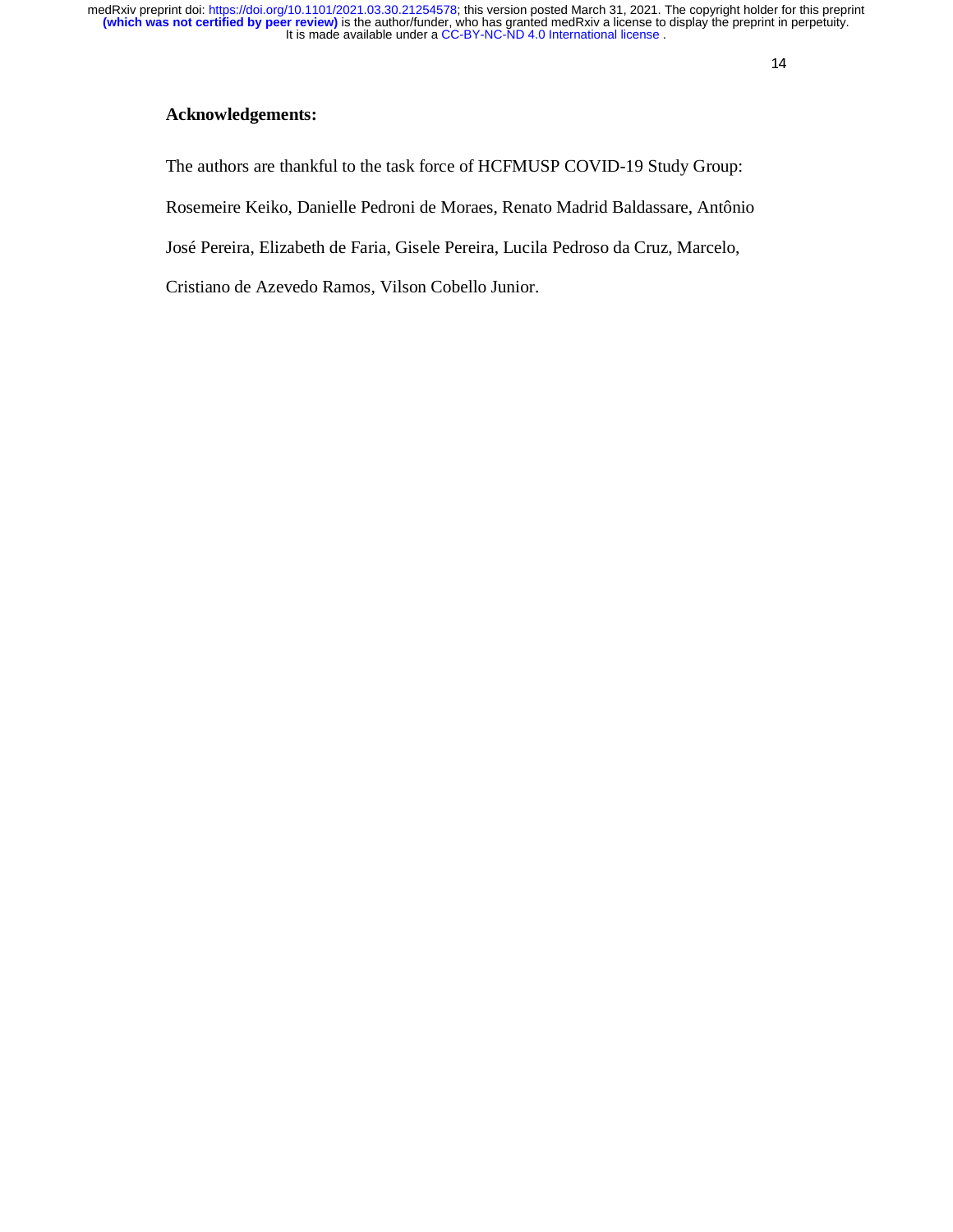**Tables**

**Table 1.** Demographics and clinical characteristics of patients at hospital admission.

|                                | <b>All patients</b><br>$(n=186)$ | <b>Survivors</b><br>$(n=174)$ |  |
|--------------------------------|----------------------------------|-------------------------------|--|
| Sex, n (%)                     |                                  |                               |  |
| Female                         | 93 (50.0%)                       | 88 (50.6%)                    |  |
| Male                           | 93 (50.0%)                       | 86 (49.4%)                    |  |
| Age, $n$ $(\frac{6}{6})$       |                                  |                               |  |
| < 65                           | 116 (62.4%)                      | 112 (64.4%)                   |  |
| $>65$                          | 70 (37.6%)                       | 62 (35.6%)                    |  |
| Race, $n$ $(\frac{9}{6})$      |                                  |                               |  |
| White                          | 95 (51.1%)                       | 90 (51.7%)                    |  |
| <b>Black</b>                   | 58 (31.2%)                       | 52 (29.9%)                    |  |
| Yellow                         | 33 (17.7%)                       | 32 (18.4%)                    |  |
| Smoking Status, n (%)          |                                  |                               |  |
| Never                          | 140 (75.3%)                      | 132 (75.9%)                   |  |
| Current                        | 46 (24.7%)                       | $42(24.1\%)$                  |  |
| Comorbidities, n (%)           |                                  |                               |  |
| Asthma                         | $12(6.5\%)$                      | $11(6.3\%)$                   |  |
| Heart failure                  | 18 (9.7%)                        | $16(9.2\%)$                   |  |
| Obesity (BMI>30)               | 76 (40.9%)                       | 70 (40.2%)                    |  |
| Type 2 Diabetes                | 67 (36.0%)                       | 56 (32.2%)                    |  |
| <b>COPD</b>                    | 7(3.8%)                          | $7(4.0\%)$                    |  |
| <b>Chronic Renal Disease</b>   | 11 (5.9%)                        | $9(5.2\%)$                    |  |
| Ethilism                       | $7(3.8\%)$                       | $6(3.4\%)$                    |  |
| <b>Atrial Fibrillation</b>     | $8(4.3\%)$                       | $8(4.6\%)$                    |  |
| Acute Myocardial Infarction    | 13 (7.0%)                        | 13 (7.5%)                     |  |
| Hypertension                   | 126 (67.7%)                      | 113 (64.9%)                   |  |
| COVID-19 testing, $n$ $(\% )$  |                                  |                               |  |
| Positive PCR for SARS-CoV-2    | 160 (86.0%)                      | 148 (85.1%)                   |  |
| Positive IgG for SARS-CoV-2    | 26 (14.0%)                       | 26 (14.9%)                    |  |
| Acute COVID-19 Symptoms, n (%) |                                  |                               |  |
| Anosmia                        | 37 (19.9%)                       | $35(20.1\%)$                  |  |
| Headache                       | 41 (22.0%)                       | 38 (21.8%)                    |  |
| <b>Runny Nose</b>              | $17(9.1\%)$                      | 17 (9.8%)                     |  |
| Diarrhea                       | 33 (17.7%)                       | 31 (17.8%)                    |  |
| Dysgeusia                      | 31 (17.2%)                       | 30 (17.2%)                    |  |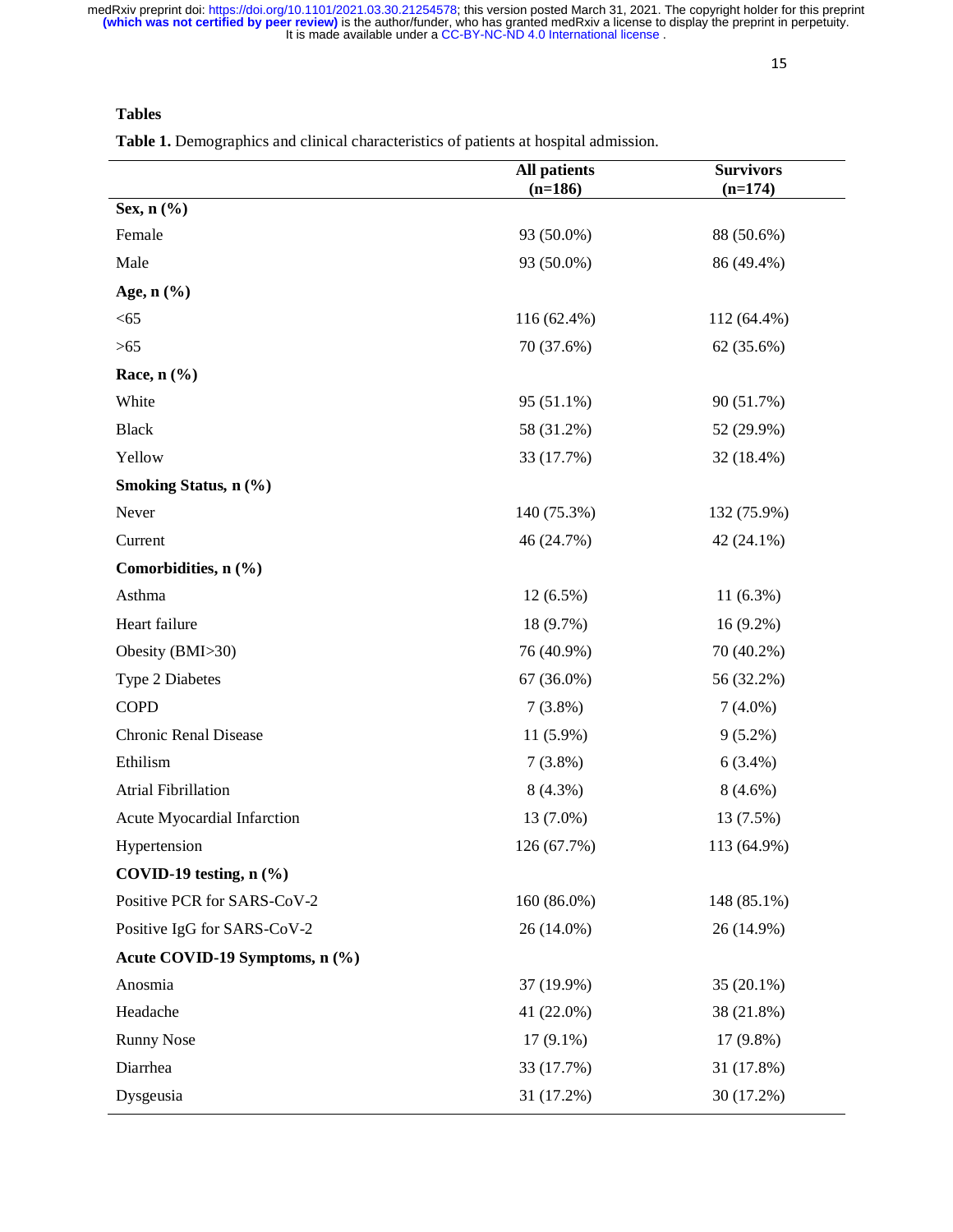| Continuation.                                        |                                  |                               |
|------------------------------------------------------|----------------------------------|-------------------------------|
|                                                      | <b>All patients</b><br>$(n=186)$ | <b>Survivors</b><br>$(n=174)$ |
| Dyspnea                                              | 151 (81.2%)                      | 141 (81.0%)                   |
| Abdominal pain                                       | 19 (10.2%)<br>18 (10.3%)         |                               |
| Chest pain                                           | 19 (10.2%)                       | 19 (10.9%)                    |
| Fatigue                                              | 47 (25.3%)<br>43 (24.7%)         |                               |
| Fever                                                | 107 (57.5%)<br>99 (56.9%)        |                               |
| Myalgia                                              | 50 (26.9%)                       | 47 (27.0%)                    |
| Nausea                                               | 21 (11.3%)<br>20 (11.5%)         |                               |
| Earache                                              | 8(4.3%)                          | $8(4.6\%)$                    |
| Cough                                                | 119 (64.4%)                      | 110 (63.2%)                   |
| <b>Dizziness</b>                                     | 2(1.1.%)                         | $2(1.1\%)$                    |
| Vomiting                                             | 18 (9.7%)                        | 18 (10.3%)                    |
| Oxygen support, $n$ (%)                              |                                  |                               |
| No oxygen therapy                                    | 68 (36.6)                        | 66 (37.9)                     |
| Oxygen therapy                                       | 104(55.9)                        | 98 (56.3)                     |
| Non-invasive ventilation                             | 14(7.5)                          | 10(5.7)                       |
| <b>Biochemical parameters</b>                        |                                  |                               |
| Hemoglobin, mean (SD), g/L                           | $12.6(2.9)$ [n=182]              | $12.7(3.0)$ [n=170]           |
| Neutrophil, mean (SD), $x10^3/\text{mm}^3$           | $6.6(4.1)$ [n=178]               | $6.5(4.2)$ [n=166]            |
| Lymphocytes, mean (SD), $x10^3/\text{mm}^3$          | $1.3(1.1)$ [n=176]               | $1.3(1.2)$ [n=165]            |
| Platelets, mean (SD), $x10^3/\text{mm}^3$            | $255.8(126.1)$ [n=181]           | 259.0 (128.6) [n=169]         |
| C-reactive protein, mean (SD), mg/L                  | 92.3 (87.7) $[n=167]$            | 84.5 (80.6) [n=156]           |
| D-dimer, mean (SD), ng/mL                            | 2383.8 (4770.2) [n=134]          | 2159.8 (3995.4) [n=124]       |
| Creatinine, mean (SD), mg/dL                         | $1.4(2.1)$ [n=176]               | $1.2(0.9)$ [n=164]            |
| Urea, mean (SD), mg/dL                               | $51.8(39.2)$ [n=177]             | 48.6 (33.1) $[n=165]$         |
| Pulmonary Commitment* $(\geq 50\%), n (\%)$          | 42 (22.6%)                       | 35 (18.8%)                    |
| ICU Admission, n (%)                                 | 33 (17.7%)                       | 22(12.6)                      |
| Use of Invasive Mechanical Ventilation, n (%)        | 7(3.8)                           | $1(0.6\%)$                    |
| Hospital Length of Stay (d), median (IQR)            | $7(4-11)$                        | $7(4-11)$                     |
| In-Hospital Death, $n$ $(\%)$                        | $12(6.5\%)$                      |                               |
| Handgrip Strength, kgF, median (IQR)                 | $21(15-30)$                      | $22(15-30)$                   |
| Vastus Lateralis CSA, cm <sup>3</sup> , median (IQR) | $12(12-19)$                      | $16(12-18)$                   |

**\*Pulmonary commitment was evaluated using chest computed tomography. Abbreviations-BMI: body mass index; COPD: chronic obstructive pulmonary disease; ICU: Intensive Care Unit; IQR: interquartile range; CSA: crosssectional area.**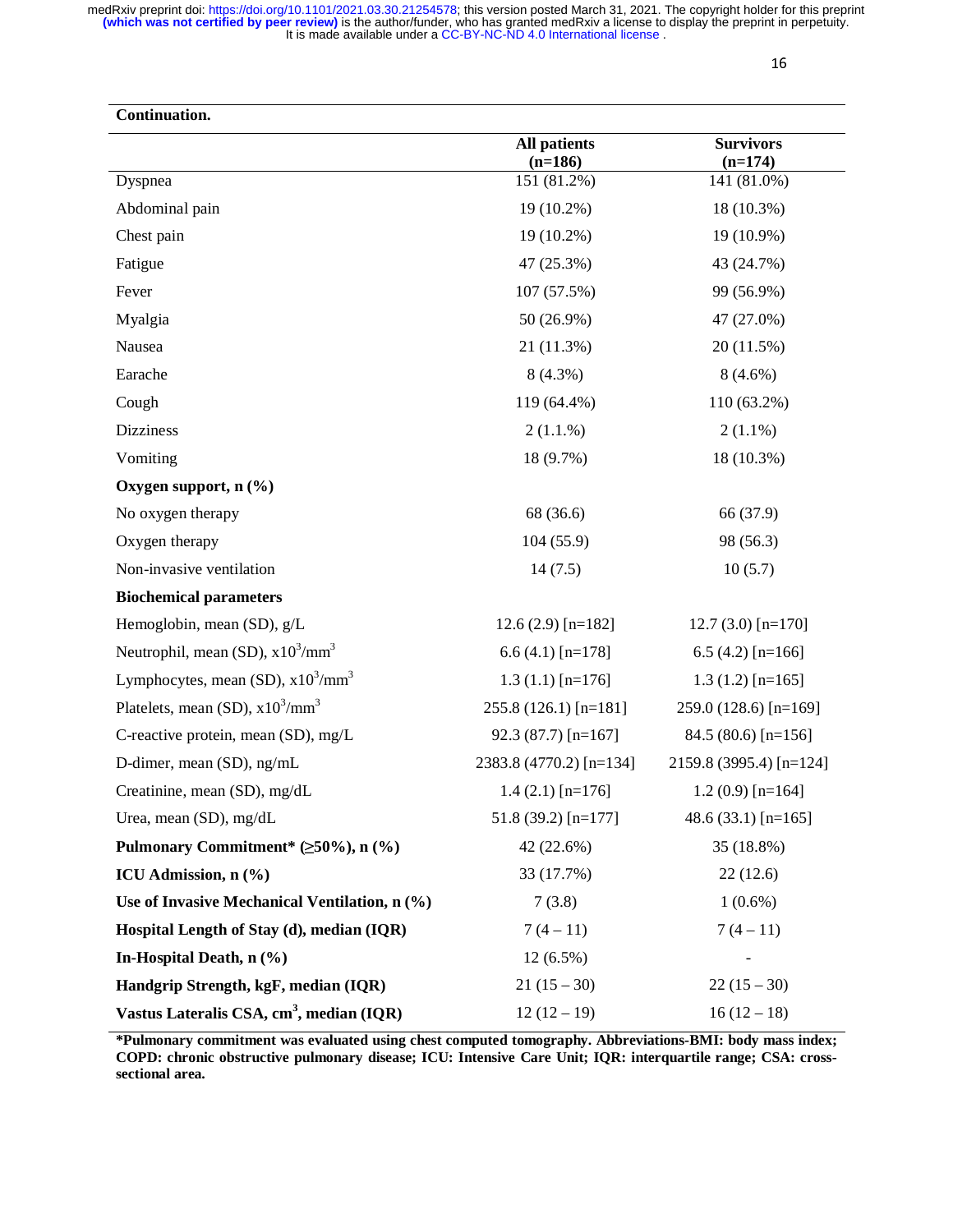| Table 2. Crude and adjusted hazard Ratio (HR) for hospital length of stay. |                        |           | 17                        |          |
|----------------------------------------------------------------------------|------------------------|-----------|---------------------------|----------|
|                                                                            | Crude HR<br>$(95\%CI)$ | P value   | Adjusted HR<br>$(95\%CI)$ | P value  |
| <b>Sex</b>                                                                 |                        |           |                           |          |
| Male                                                                       | $1$ (ref)              |           | $1$ (ref)                 |          |
| Female                                                                     | $0.98(0.73-1.32)$      | 0.891     | $0.96(0.69-1.32)$         | 0.760    |
| Age, years                                                                 |                        |           |                           |          |
| 18-35 years                                                                | $1$ (ref)              |           | $1$ (ref)                 |          |
| 36-55 years                                                                | $0.68(0.36-1.27)$      | 0.222     | $0.66(0.34-1.28)$         | 0.220    |
| $\geq 56$ years                                                            | $0.53(0.29-0.96)$      | $0.038*$  | $0.54(0.28-1.02)$         | 0.056    |
| Oxygen support at admission                                                |                        |           |                           |          |
| $0-4L$                                                                     | $1$ (ref)              |           | $1$ (ref)                 |          |
| 5-9L                                                                       | $1.07(0.70-1.65)$      | 0.746     | $1.07(0.67-1.68)$         | 0.784    |
| ${\geq}10L$                                                                | $1.15(0.67-1.97)$      | 0.603     | $1.07(0.60-1.89)$         | 0.830    |
| <b>Obesity</b>                                                             |                        |           |                           |          |
| <b>BMI&lt;30</b>                                                           | $1$ (ref)              |           | $1$ (ref)                 |          |
| $BMI \geq 30$                                                              | $0.98(0.72 - 1.33)$    | 0.904     | $0.96(0.69-1.32)$         | 0.792    |
| <b>Type 2 Diabetes</b>                                                     |                        |           |                           |          |
| Yes                                                                        | $1$ (ref)              |           | $1$ (ref)                 |          |
| No                                                                         | $0.81(0.59-1.12)$      | 0.195     | $0.88(0.62 - 1.24)$       | 0.455    |
| Handgrip Strength - High vs Other                                          |                        |           |                           |          |
| Other                                                                      | $1$ (ref)              |           | $1$ (ref)                 |          |
| High                                                                       | $1.54(1.12-2.12)$      | $0.008**$ | $1.55(1.11-2.16)$         | $0.011*$ |
| <b>CSA<sub>VL</sub></b> - High vs Other                                    |                        |           |                           |          |
| Other                                                                      | $1$ (ref)              |           | $1$ (ref)                 |          |
| High                                                                       | $0.96(0.70-1.33)$      | 0.819     | $0.77(0.51-1.16)$         | 0.214    |
| <b>Handgrip Strength - Low vs Other</b>                                    |                        |           |                           |          |
| Other                                                                      | $1$ (ref)              |           | $1$ (ref)                 |          |
| Low                                                                        | $0.87(0.63-1.19)$      | 0.375     | $0.96(0.68-1.36)$         | 0.820    |
| $CSA_{VL}$ - Low vs Other                                                  |                        |           |                           |          |
| Other                                                                      | $1$ (ref)              |           | $1$ (ref)                 |          |
| Low                                                                        | $0.69(0.50-0.95)$      | $0.025*$  | $0.70(0.48-1.02)$         | 0.065    |
| <b>Handgrip Strength - Standardized</b>                                    | $1.23(1.06-1.43)$      | $0.008**$ | $1.23(1.04-1.45)$         | $0.015*$ |
| $CSA_{VL}$ - Standardized                                                  | $1.17(1.01-1.36)$      | $0.037*$  | $1.18(0.97-1.43)$         | 0.092    |

The Cox proportional hazards model was adjusted by sex (male or female), age (18-35, 36-55 or  $\geq$  56 years), **oxygen support at admission (0-4L, 5-10L and** ≥**10L), obesity (BMI<30 and BMI>30) and type 2 diabetes (yes or no). CSAVL = vastus lateralis cross-sectional area. \* indicates P<0.05; \*\* indicates P<0.01.**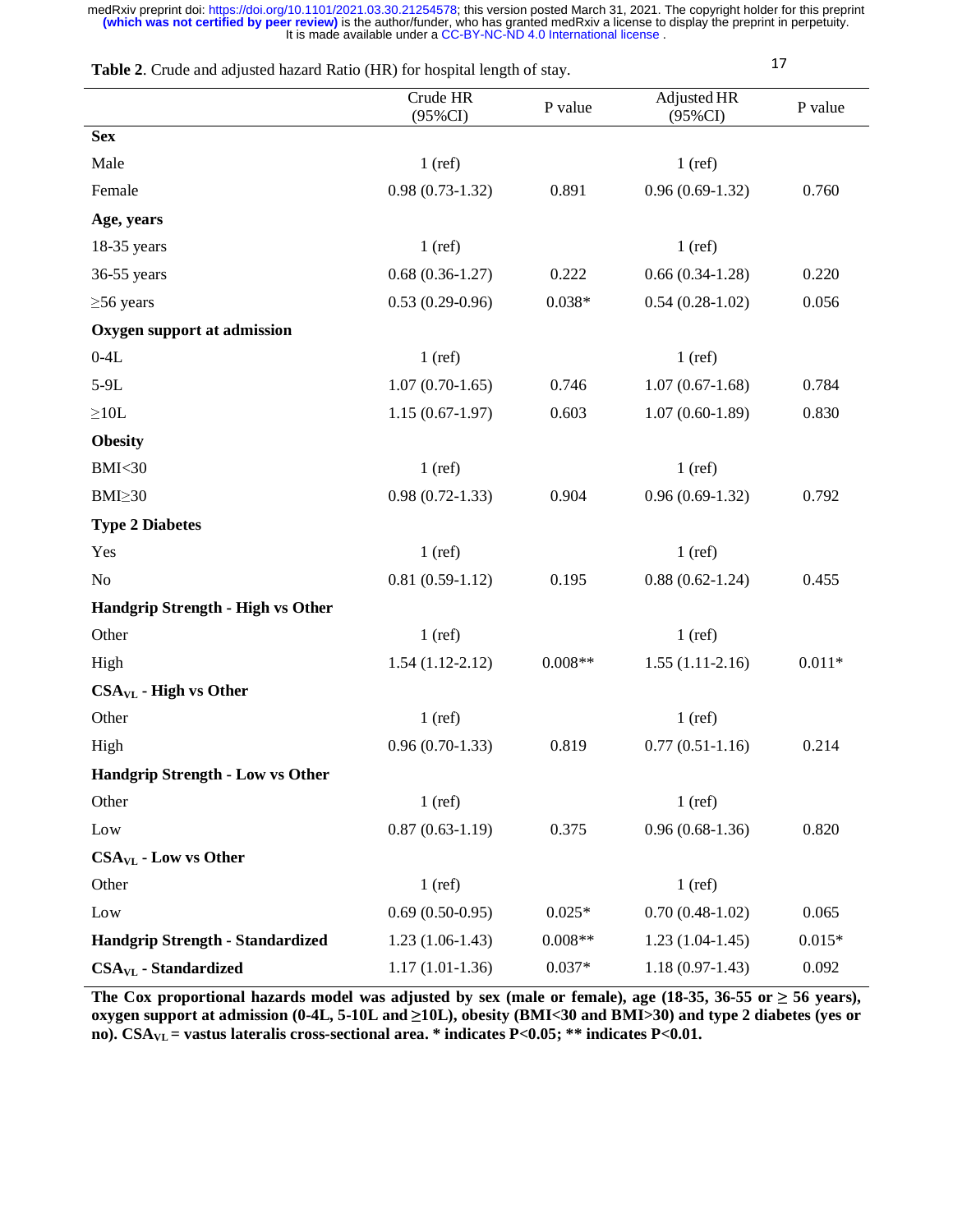# **Figure Legends**

**Figure 1.** Kaplan-Meier plot of time from hospital admission to hospital discharge according to handgrip strength.

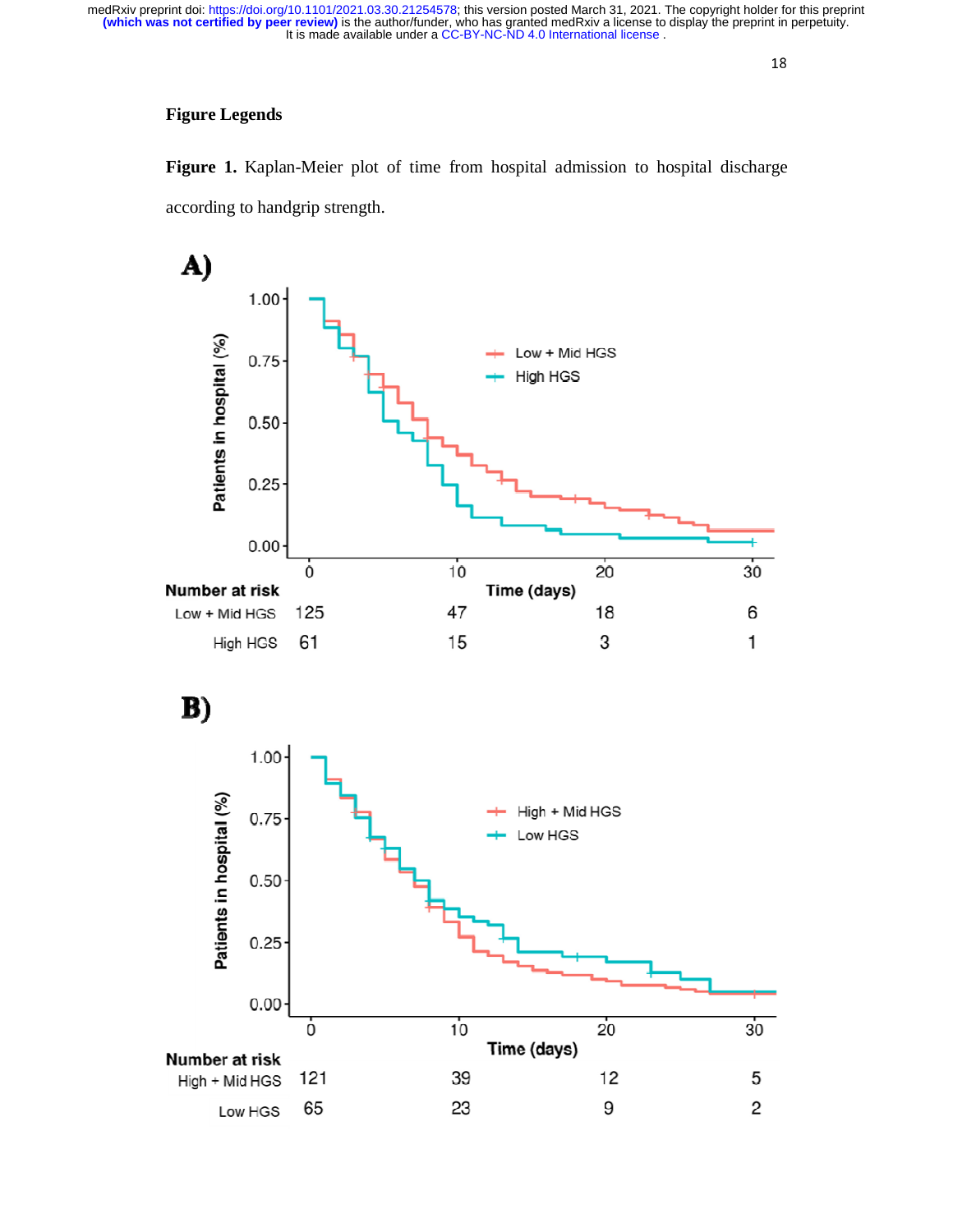# **Figure Legends**

**Figure 1.** Kaplan-Meier plot of time from hospital admission to hospital discharge according to vastus lateralis cross-sectional area.



B)

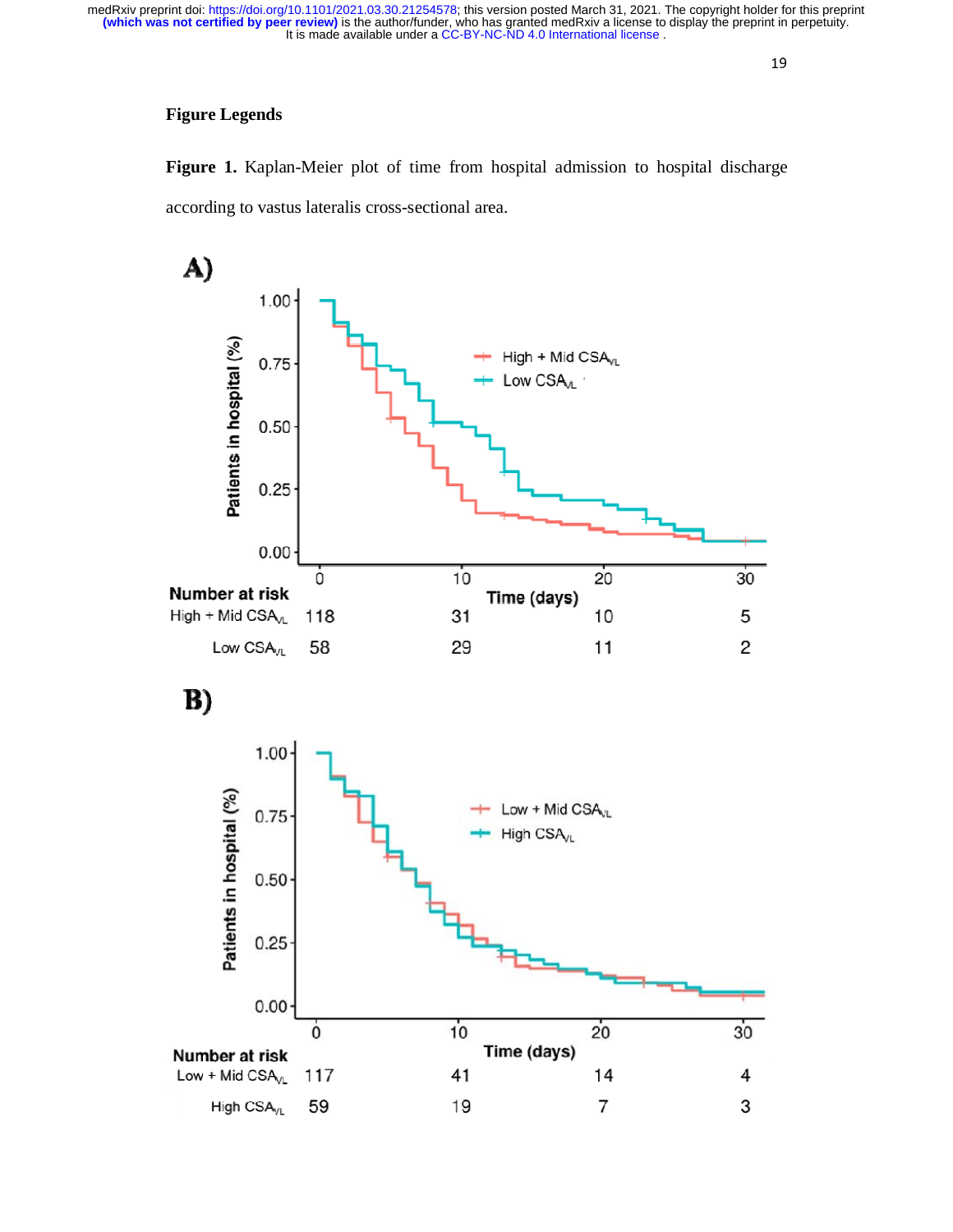It is made available under a [CC-BY-NC-ND 4.0 International license](http://creativecommons.org/licenses/by-nc-nd/4.0/) . **(which was not certified by peer review)** is the author/funder, who has granted medRxiv a license to display the preprint in perpetuity. medRxiv preprint doi: [https://doi.org/10.1101/2021.03.30.21254578;](https://doi.org/10.1101/2021.03.30.21254578) this version posted March 31, 2021. The copyright holder for this preprint

## **References**

China. N Engl J Med. Apr 30 2020;382(18):1708-1720. doi:10.1056/NEJMoa2002032<br>2. Huang C, Wang Y, Li X, et al. Clinical features of patients infected with 2019 novel<br>coronavirus in Wuhan, China. *Lancet*. Feb 15 2020;395(

China. N Engl J Med. Apr 30 2020;302(18):1708-1720. doi:10.1030/NEJMoa2002032<br>2. Huang C, Wang Y, Li X, et al. Clinical features of patients infected with 20<br>coronavirus in Wuhan, China. *Lancet*. Feb 15 2020;395(10223):49 2. Examples and Wuhan, China. *Lancet*. Feb 15 2020;395(10223):497-506. doi:10.1016/S0140-<br>2. Hichardson S, Hirsch JS, Narasimhan M, et al. Presenting Characteristics,<br>2. Richardson S, Hirsch JS, Narasimhan M, et al. Prese coronavirus in Wuhan, China. Lancet. Feb 15 2020,393(10223):497-500. doi:10.1010/30140-<br>6736(20)30183-5<br>3. Richardson S, Hirsch JS, Narasimhan M, et al. Presenting Characteristics,<br>Comorbidities, and Outcomes Among 5700 Pa 3. Richardso<br>Comorbidities, an<br>York City Area. JA<br>4. Brandt C,<br>and the defens<br>doi:10.1155/2010

Comorbidities, and Outcomes Among 5700 Patients Hospitalized With COVID-19 in the New<br>
York City Area. JAMA. May 26 2020;323(20):2052-2059. doi:10.1001/jama.2020.6775<br>
4. Brandt C, Pedersen BK. The role of exercise-induced Xork City Area. JAMA. May 26 2020;323(20):2052-2059. doi:10.1001/jama.2020.6775<br>
4. Brandt C, Pedersen BK. The role of exercise-induced myokines in muscle homeostasis<br>
and the defense against chronic diseases. J Biomed Bio York City Area. JAMA: May 26 2020;J253(20):2052-2055. doi:10.1001/jama.2020.6775<br>4. Brandt C, Pedersen BK. The role of exercise-induced myokines in muscle hom<br>and the defense against chronic diseases. J Biomed Biotechnol.

and the defense against chronic diseases. *J Biomed Biotechnol*. 2010;2010:520258.<br>doi:10.1155/2010/520258<br>5. Egan B, Zierath JR. Exercise metabolism and the molecular regulation of skeletal<br>muscle adaptation. *Cell metabo* doi:10.1155/2010/520258<br>
5. Egan B, Zierath JR. Exercise metabolism and the molecular regulation of skeletal<br>
muscle adaptation. Cell metabolism. Feb 5 2013;17(2):162-84.<br>
doi:10.1016/j.cmet.2012.12.012<br>
6. Lightfoot A, Mc 5. Egan B, Zierath JR<br>muscle adaptation.<br>doi:10.1016/j.cmet.2012.1<br>6. Lightfoot A, McA<br>2009;37(10 Suppl):S384-90<br>7. Mendes J, Azeved

muscle adaptation. Cell metabolism. Feb 5 2013;17(2):162-84.<br>doi:10.1016/j.cmet.2012.12.012<br>6. Lightfoot A, McArdle A, Griffiths RD. Muscle in defense. Crit Care Med. Oct<br>2009;37(10 Suppl):S384-90. doi:10.1097/CCM.0b013e31 muscle adaptation. Cent metabolism. Teb 5 2013,17(2):102-84.<br>doi:10.1016/j.cmet.2012.12.012<br>6. Lightfoot A, McArdle A, Griffiths RD. Muscle in defense. Crit Care Med. Oct<br>2009;37(10 Suppl):S384-90. doi:10.1097/CCM.0b013e31 6. Lightfoot A, McArdle  $\mu$ <br>2009;37(10 Suppl):S384-90. doi:1<br>7. Mendes J, Azevedo A,<br>discharge in medical and surg<br>nutrition. May 2014;38(4):481-8.<br>8. Moisey LL, Mourtzakis N 6. Lightfoot A, Wickhuie A, Griffiths RD. Muscle in defense. Crit Care Med. Oct<br>2009;37(10 Suppl):S384-90. doi:10.1097/CCM.0b013e3181b6f8a5<br>7. Mendes J, Azevedo A, Amaral TF. Handgrip strength at admission and time to<br>disc

7. Mendes J, Azevedo A, Amaral TF. Handgrip strength<br>discharge in medical and surgical inpatients. *JPEN Journal contrition*. May 2014;38(4):481-8. doi:10.1177/0148607113486007<br>8. Moisey LL, Mourtzakis M, Cotton BA, et al discharge in medical and surgical inpatients. *JPEN Journal of parenteral and enteral*<br>
nutrition. May 2014;38(4):481-8. doi:10.1177/0148607113486007<br>
8. Moisey LL, Mourtzakis M, Cotton BA, et al. Skeletal muscle predicts discharge in medical and surgical inpatients. *J. EN* Journal of parenteral and enteral<br>
nutrition. May 2014;38(4):481-8. doi:10.1177/0148607113486007<br>
8. Moisey LL, Mourtzakis M, Cotton BA, et al. Skeletal muscle predicts

marmon: May 2014,38(4):481-8. doi:10.1177/0148807113488007<br>8. Moisey LL, Mourtzakis M, Cotton BA, et al. Skeletal mus<br>days, ICU-free days, and mortality in elderly ICU patients. Crit Car<br>doi:10.1186/cc12901<br>9. Mueller N, M days, ICU-free days, and mortality in elderly ICU patients. Crit Care. Sep 19 2013;17(5):R206.<br>doi:10.1186/cc12901<br>9. Mueller N, Murthy S, Tainter CR, et al. Can Sarcopenia Quantified by Ultrasound of<br>the Rectus Femoris Mu doi:10.1186/cc12901<br>doi:10.1186/cc12901<br>9. Mueller N, Murthy S, Tainter CR, et al. Can Sarcopenia Quantified by Ultrasound of<br>the Rectus Femoris Muscle Predict Adverse Outcome of Surgical Intensive Care Unit Patients<br>as we 9. Mueller N, M<br>the Rectus Femoris M<br>as well as Frailty?<br>2016;264(6):1116-112<br>10. Weir DE, Tir<br>properties of huma the Rectus Femoris Muscle Predict Adverse Outcome of Surgical Intensive Care Unit Patients<br>as well as Frailty? A Prospective, Observational Cohort Study. Annals of surgery. Dec<br>2016;264(6):1116-1124. doi:10.1097/SLA.000000

as well as Frailty? A Prospective, Observational Cohort Study. Annals of surgery. Dec<br>2016;264(6):1116-1124. doi:10.1097/SLA.0000000000001546<br>10. Weir DE, Tingley J, Elder GC. Acute passive stretching alters the mechanical as well as Frailty? A Frospective, Observational Cohort Study. Annuls of surgery. Dec<br>
2016;264(6):1116-1124. doi:10.1097/SLA.0000000000001546<br>
10. Weir DE, Tingley J, Elder GC. Acute passive stretching alters the mechanic 10. Weir DE, Tingley J, Elder GC. Acute passive stre<br>properties of human plantar flexors and the optimal<br>contraction *Eur J Appl Physiol*. Mar 2005;93(5-6):614-23.<br>11. Lixandrao ME, Damas F, Chacon-Mikahil MP, et a<br>Trainin

properties of human plantar flexors and the optimal angle for maximal voluntary<br>contraction. *Eur J Appl Physiol*. Mar 2005;93(5-6):614-23.<br>11. Lixandrao ME, Damas F, Chacon-Mikahil MP, et al. Time Course of Resistance<br>Tra properties of human properties of her terms in the contraction. *Eur J Appl Physiol*. Mar 2005;93(5-6):614-23.<br>11. Lixandrao ME, Damas F, Chacon-Mikahil MP, et al. Time Course of Resistance<br>Training-Induced Muscle Hypertro

contraction. Eur J Appl Physiol. Mar 2005, 33(3-0):014-23.<br>11. Lixandrao ME, Damas F, Chacon-Mikahil MP,<br>Training-Induced Muscle Hypertrophy in the Elde<br>2016;30(1):159-63. doi:10.1519/JSC.0000000000001019<br>12. Riley RD, Sn Training-Induced Muscle Hypertrophy in the Elderly. *J Strength Cond Res.* Jan 2016;30(1):159-63. doi:10.1519/JSC.0000000000001019<br>12. Riley RD, Snell KI, Ensor J, et al. Minimum sample size for developing a multivariable Training-Induced Muscle Hypertrophy in the Elderly. J Strength Cond Res. Jan<br>2016;30(1):159-63. doi:10.1519/JSC.0000000000001019<br>12. Riley RD, Snell KI, Ensor J, et al. Minimum sample size for developing a multivariable<br>p 2016;30(1):159-63. doi:10.1519/JSC.0000000000001019<br>
12. Riley RD, Snell KI, Ensor J, et al. Minimum sample size for developing a multivariable<br>
prediction model: PART II - binary and time-to-event outcomes. *Stat Med*. M

12. Prediction model: PART II - binary and time-to-event outcomes. *Stat Med.* Mar 30<br>2019;38(7):1276-1296. doi:10.1002/sim.7992<br>13. Hewitt J, Carter B, Vilches-Moraga A, et al. The effect of frailty on survival in patient prediction model: PART II - binary and time-to-event outcomes. Stat Med. Mar 30<br>2019;38(7):1276-1296. doi:10.1002/sim.7992<br>13. Hewitt J, Carter B, Vilches-Moraga A, et al. The effect of frailty on survival in patients<br>with 2019; The Witt J, Carter B, Vilches-Moraga A,<br>
with COVID-19 (COPE): a multicentre, Euro<br>
Public health. Aug 2020;5(8):e444-e451. doi:1<br>
14. Kerr A, Syddall HE, Cooper C, Turner<br>
strength predict length of stay in hospital

with COVID-19 (COPE): a multicentre, European, observational cohort study. The Lancet<br>Public health. Aug 2020;5(8):e444-e451. doi:10.1016/S2468-2667(20)30146-8<br>14. Kerr A, Syddall HE, Cooper C, Turner GF, Briggs RS, Sayer with COVID-19 (COPE): a multicentre, European, Observational Cohort study. The Edited<br>
Public health. Aug 2020;5(8):e444-e451. doi:10.1016/S2468-2667(20)30146-8<br>
14. Kerr A, Syddall HE, Cooper C, Turner GF, Briggs RS, Saye Public health. Aug 2020, 5(0): 2444-2451. doi:10.1010/32468-2667(20)30140-0<br>14. Kerr A, Syddall HE, Cooper C, Turner GF, Briggs RS, Sayer AA. Does<br>strength predict length of stay in hospitalised older patients? Age Ageing. strength predict length of stay in hospitalised older patients? Age Ageing. Jan 2006;35(1):82-<br>4. doi:10.1093/ageing/afj010<br>15. Therneau T. A Package for Survival Analysis in R. R Package Version 3.1–12, .<br>Accessed 11

9. doi:10.1093/ageing/afj010<br>15. Therneau T. A Package for Survival Analysis in R. R Package Version 3.1–12, .<br>Accessed 11 June 2020,<br>16. Kassambara AK, M.; Biecek, P. Survminer: Drawing Survival Curves Using Ggplot2'. R<br>P PackageVersion 0.4.6. Accessed 11 June 2020,

2011 Thereau Therness Constitute in the consist of the consisted and the consisted and the consisted and the consistion 16.<br>
16. Survival Curves Using'Ggplot2'. R<br>
17. Wang H, Hai S, Liu Y, Liu Y, Dong B. Skeletal Muscle M 16. Kassambara AK,<br>16. Kassambara AK,<br>PackageVersion 0.4.6. A<br>17. Wang H, Hai S,<br>among Nonagenarians a<br>20 2019;9(1):2420. doi:1 16. Kassambara AK, M.; Biecek, P. Survminer: Drawing Survival Curves Using'Ggplot2'. R<br>PackageVersion 0.4.6. Accessed 11 June 2020,<br>17. Wang H, Hai S, Liu Y, Liu Y, Dong B. Skeletal Muscle Mass as a Mortality Predictor<br>amo 17. Wang H, Hai S, Liu Y, Liu Y, Dong B. 9.<br>17. Wang H, Hai S, Liu Y, Liu Y, Dong B. 9.<br>among Nonagenarians and Centenarians: A Pr<br>20 2019;9(1):2420. doi:10.1038/s41598-019-38 among Nonagenarians and Centenarians: A Prospective Cohort Study. *Scientific reports*. Feb<br>20 2019;9(1):2420. doi:10.1038/s41598-019-38893-0<br>**20 2019;9(1):2420.** doi:10.1038/s41598-019-38893-0 among Nonagenarians and Centenarians: A Prospective Cohort Stady. Scientific reports. Feb<br>20 2019;9(1):2420. doi:10.1038/s41598-019-38893-0 20 2019;9(1):2420. doi:103893-019-38893-019-38893-019-38893-019-38893-019-38893-0<br>1038-019-38893-019-38893-019-38893-019-38893-019-38893-019-38893-019-38893-019-38893-019-38893-019-38893-019-<br>1038-019-38893-019-38893-019-3